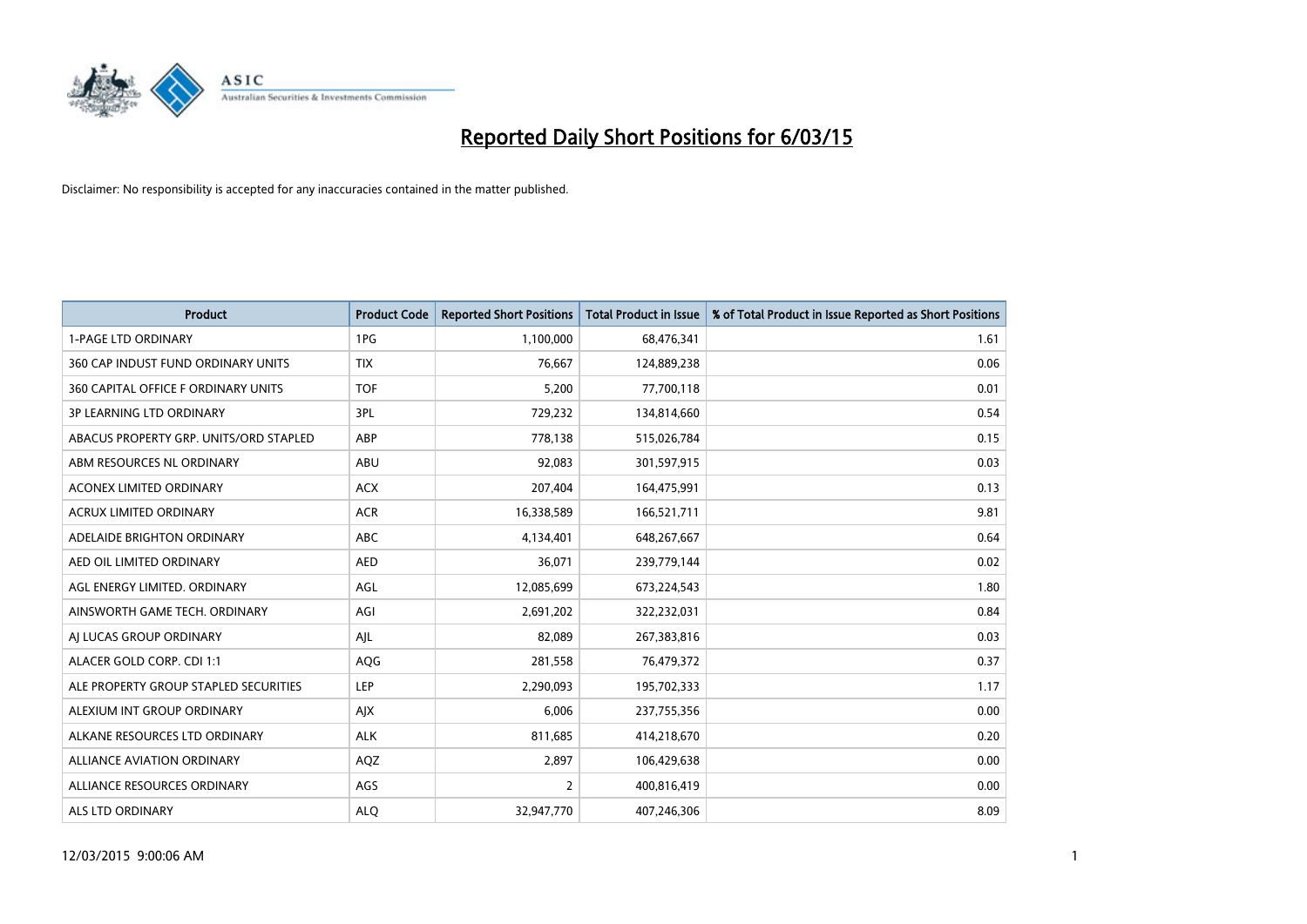

| <b>Product</b>                          | <b>Product Code</b> | <b>Reported Short Positions</b> | <b>Total Product in Issue</b> | % of Total Product in Issue Reported as Short Positions |
|-----------------------------------------|---------------------|---------------------------------|-------------------------------|---------------------------------------------------------|
| ALTIUM LIMITED ORDINARY                 | <b>ALU</b>          | 30,804                          | 129,272,762                   | 0.02                                                    |
| ALUMINA LIMITED ORDINARY                | AWC                 | 9,832,529                       | 2,806,225,615                 | 0.35                                                    |
| AMALGAMATED HOLDINGS ORDINARY           | AHD                 | 286                             | 157,963,509                   | 0.00                                                    |
| AMCOM TELECOMM, ORDINARY                | AMM                 | 4,097,581                       | 266,399,148                   | 1.54                                                    |
| AMCOR LIMITED ORDINARY                  | AMC                 | 3,493,078                       | 1,206,684,923                 | 0.29                                                    |
| AMP LIMITED ORDINARY                    | AMP                 | 9,926,874                       | 2,957,737,964                 | 0.34                                                    |
| ANSELL LIMITED ORDINARY                 | <b>ANN</b>          | 3,807,518                       | 153,139,924                   | 2.49                                                    |
| ANTARES ENERGY LTD ORDINARY             | AZZ                 | 335,532                         | 241,500,000                   | 0.14                                                    |
| ANZ BANKING GRP LTD ORDINARY            | ANZ                 | 11,983,169                      | 2,765,980,222                 | 0.43                                                    |
| APA GROUP STAPLED SECURITIES            | <b>APA</b>          | 10,599,267                      | 1,114,307,369                 | 0.95                                                    |
| APN NEWS & MEDIA ORDINARY               | <b>APN</b>          | 2,840,686                       | 1,029,041,356                 | 0.28                                                    |
| APN OUTDOOR GRP ORDINARY                | <b>APO</b>          | 16,539                          | 166,614,509                   | 0.01                                                    |
| AQUARIUS PLATINUM. ORDINARY             | <b>AOP</b>          | 2,818,686                       | 1,502,695,183                 | 0.19                                                    |
| ARAFURA RESOURCE LTD ORDINARY           | <b>ARU</b>          | 2,000                           | 441,270,644                   | 0.00                                                    |
| ARB CORPORATION ORDINARY                | ARP                 | 621,948                         | 79,156,214                    | 0.79                                                    |
| ARDENT LEISURE GROUP STAPLED SECURITIES | AAD                 | 7,532,986                       | 442,211,804                   | 1.70                                                    |
| ARENA REIT. STAPLED                     | <b>ARF</b>          | 149,691                         | 211,949,183                   | 0.07                                                    |
| ARISTOCRAT LEISURE ORDINARY             | ALL                 | 670,653                         | 633,822,253                   | 0.11                                                    |
| ARRIUM LTD ORDINARY                     | ARI                 | 171,754,109                     | 2,937,293,755                 | 5.85                                                    |
| ASALEO CARE LIMITED ORDINARY            | AHY                 | 6,490,197                       | 603,469,434                   | 1.08                                                    |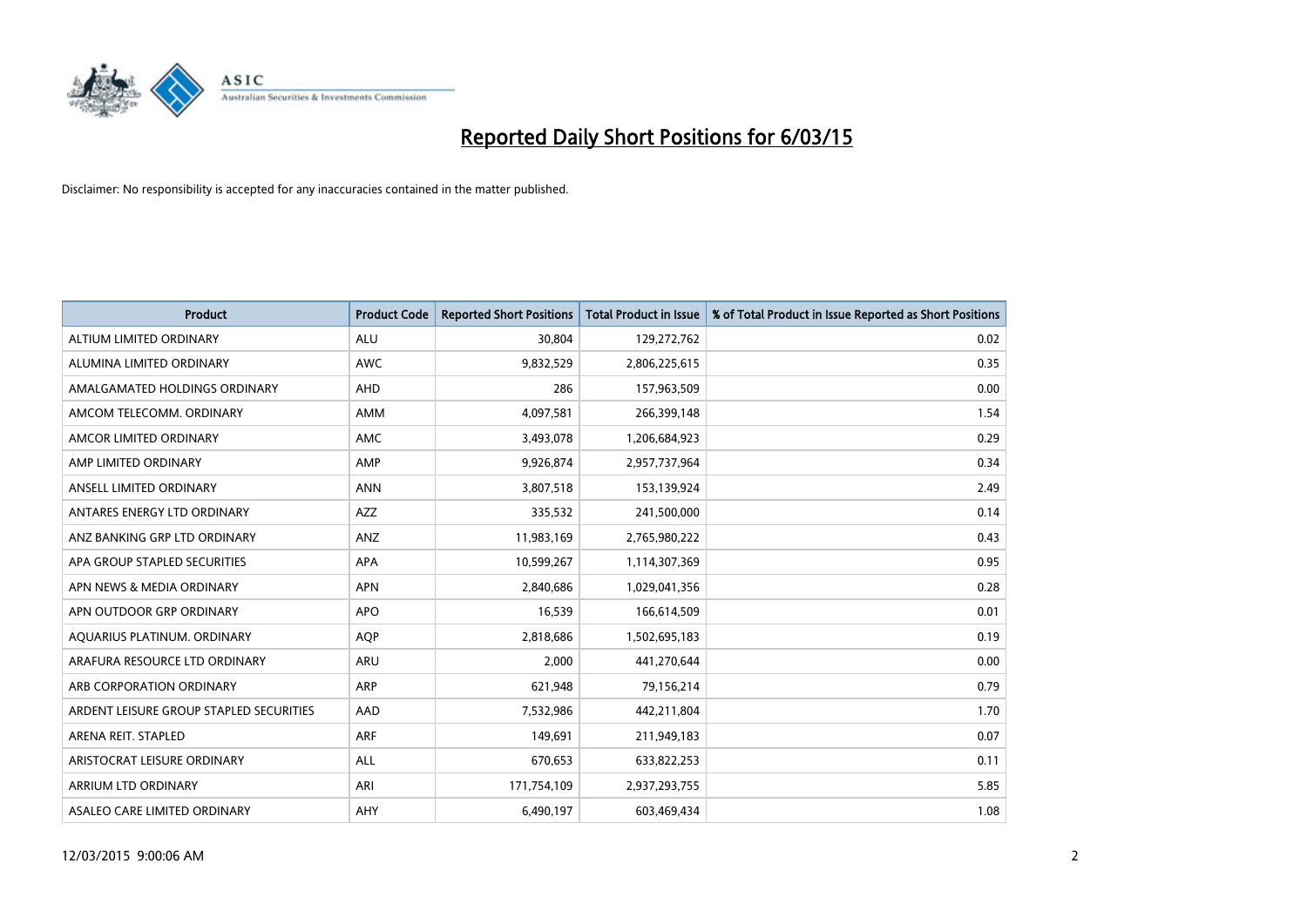

| <b>Product</b>                            | <b>Product Code</b> | <b>Reported Short Positions</b> | <b>Total Product in Issue</b> | % of Total Product in Issue Reported as Short Positions |
|-------------------------------------------|---------------------|---------------------------------|-------------------------------|---------------------------------------------------------|
| ASCIANO LIMITED ORDINARY                  | <b>AIO</b>          | 6,070,573                       | 975,385,664                   | 0.62                                                    |
| ASHLEY SERVICES GRP ORDINARY              | <b>ASH</b>          | 498,972                         | 150,000,000                   | 0.33                                                    |
| ASPEN GROUP ORD/UNITS STAPLED             | APZ                 | 38,008                          | 113,183,450                   | 0.03                                                    |
| ASPIRE MINING LTD ORDINARY                | <b>AKM</b>          | 1,000,001                       | 703,463,306                   | 0.14                                                    |
| ASTRO JAP PROP GROUP STAPLED US PROHIBIT. | AJA                 | 120,444                         | 66,449,934                    | 0.18                                                    |
| ASX LIMITED ORDINARY                      | ASX                 | 5,207,480                       | 193,595,162                   | 2.69                                                    |
| ATLAS IRON LIMITED ORDINARY               | <b>AGO</b>          | 105,238,581                     | 919,475,619                   | 11.45                                                   |
| AUCKLAND INTERNATION ORDINARY             | AIA                 | 74,344                          | 1,190,484,097                 | 0.01                                                    |
| AURELIA METALS LTD ORDINARY               | AMI                 | 225                             | 387,295,188                   | 0.00                                                    |
| AURIZON HOLDINGS LTD ORDINARY             | AZJ                 | 5,207,241                       | 2,123,934,162                 | 0.25                                                    |
| AUSDRILL LIMITED ORDINARY                 | ASL                 | 25,071,359                      | 312,277,224                   | 8.03                                                    |
| AUSENCO LIMITED ORDINARY                  | AAX                 | 426,162                         | 168,449,799                   | 0.25                                                    |
| AUSNET SERVICES STAPLED SECURITIES        | <b>AST</b>          | 37,234,416                      | 3,466,913,009                 | 1.07                                                    |
| AUST CAREERS NETWORK ORDINARY             | <b>ACO</b>          | 500,000                         | 83,748,775                    | 0.60                                                    |
| AUST INDUSTRIAL REIT UNIT                 | ANI                 | 45,105                          | 96,288,031                    | 0.05                                                    |
| AUSTAL LIMITED ORDINARY                   | ASB                 | 84,279                          | 346,865,169                   | 0.02                                                    |
| AUSTBROKERS HOLDINGS ORDINARY             | <b>AUB</b>          | 133,251                         | 61,740,597                    | 0.22                                                    |
| AUSTEX OIL LIMITED ORDINARY               | <b>AOK</b>          | 62,000                          | 558,571,402                   | 0.01                                                    |
| AUSTIN ENGINEERING ORDINARY               | ANG                 | 391,662                         | 84,274,004                    | 0.46                                                    |
| AUSTIN EXPLORATION ORDINARY               | <b>AKK</b>          | 6,215,883                       | 332,607,790                   | 1.87                                                    |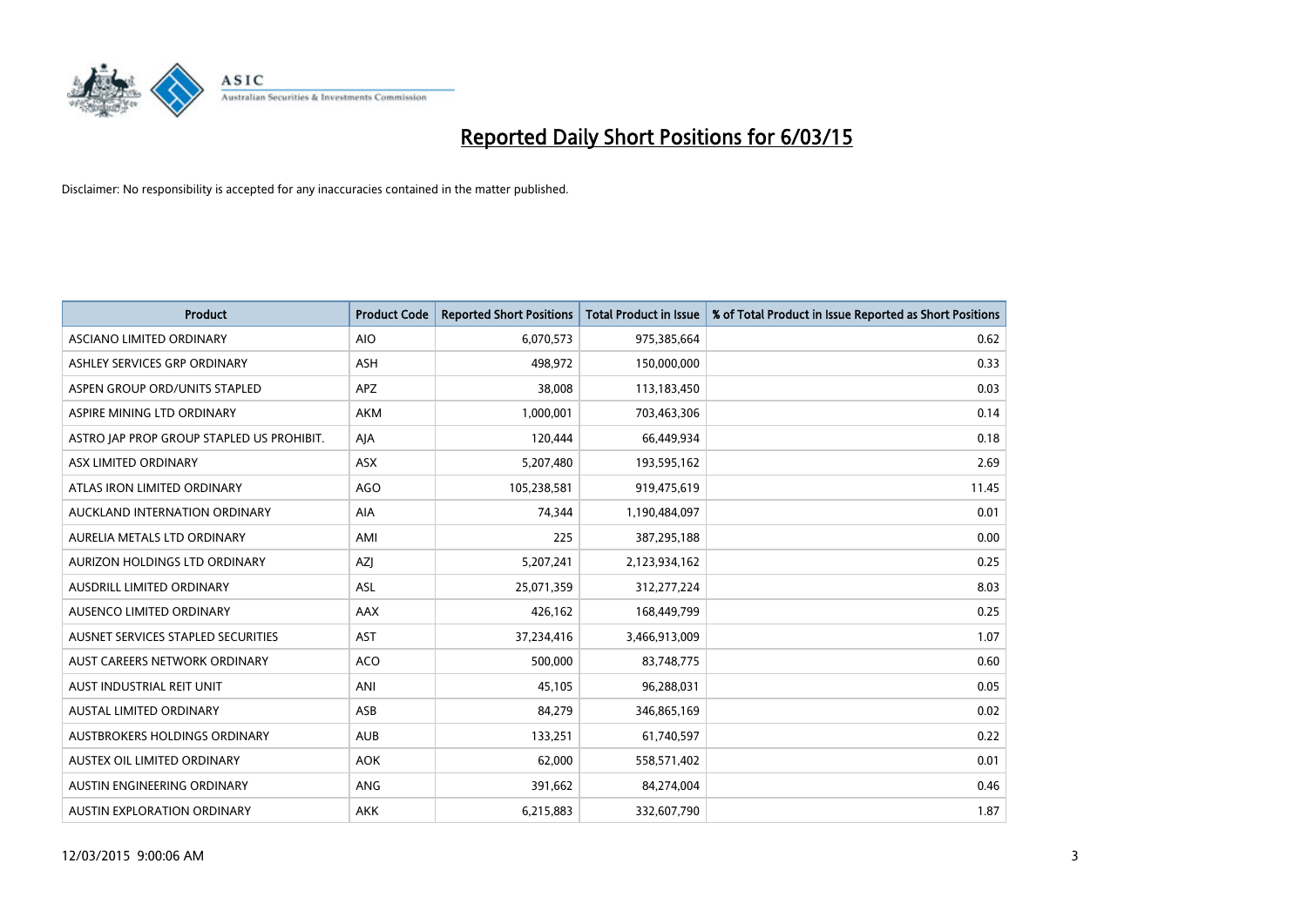

| <b>Product</b>                       | <b>Product Code</b> | <b>Reported Short Positions</b> | <b>Total Product in Issue</b> | % of Total Product in Issue Reported as Short Positions |
|--------------------------------------|---------------------|---------------------------------|-------------------------------|---------------------------------------------------------|
| AUSTRALIAN AGRICULT, ORDINARY        | AAC                 | 4,185,548                       | 532,474,721                   | 0.79                                                    |
| AUSTRALIAN PHARM. ORDINARY           | API                 | 5,888,132                       | 488,115,883                   | 1.21                                                    |
| AUTOMOTIVE HOLDINGS ORDINARY         | AHE                 | 2,368,960                       | 306,437,941                   | 0.77                                                    |
| AVEO GROUP STAPLED SECURITIES        | <b>AOG</b>          | 528,439                         | 499,484,314                   | 0.11                                                    |
| AWE LIMITED ORDINARY                 | AWE                 | 27,855,815                      | 525,861,050                   | 5.30                                                    |
| <b>AZONTO PET LTD ORDINARY</b>       | APY                 | 1                               | 1,159,375,100                 | 0.00                                                    |
| AZUMAH RESOURCES ORDINARY            | <b>AZM</b>          | 1                               | 393,850,639                   | 0.00                                                    |
| <b>BANDANNA ENERGY ORDINARY</b>      | <b>BND</b>          | 17,540,654                      | 528,481,199                   | 3.32                                                    |
| BANK OF QUEENSLAND. ORDINARY         | <b>BOQ</b>          | 4,555,026                       | 366,982,047                   | 1.24                                                    |
| <b>BASE RES LIMITED ORDINARY</b>     | <b>BSE</b>          | 335,868                         | 563,902,771                   | 0.06                                                    |
| BATHURST RES LTD. ORDINARY           | <b>BRL</b>          | 207,998                         | 947,828,434                   | 0.02                                                    |
| <b>BC IRON LIMITED ORDINARY</b>      | <b>BCI</b>          | 16,579,156                      | 196,196,992                   | 8.45                                                    |
| BEACH ENERGY LIMITED ORDINARY        | <b>BPT</b>          | 50,689,140                      | 1,297,496,886                 | 3.91                                                    |
| <b>BEACON LIGHTING GRP ORDINARY</b>  | <b>BLX</b>          | 1,000                           | 215,075,927                   | 0.00                                                    |
| BEADELL RESOURCE LTD ORDINARY        | <b>BDR</b>          | 43,258,296                      | 798,657,280                   | 5.42                                                    |
| <b>BEGA CHEESE LTD ORDINARY</b>      | <b>BGA</b>          | 2,962,220                       | 152,602,945                   | 1.94                                                    |
| BENDIGO AND ADELAIDE ORDINARY        | <b>BEN</b>          | 15,297,250                      | 450,953,890                   | 3.39                                                    |
| BERKELEY RESOURCES ORDINARY          | <b>BKY</b>          | 77,000                          | 180,361,323                   | 0.04                                                    |
| BETASHARESYIELDMAX TMF UNITS         | <b>YMAX</b>         | 449                             | 29,595,252                    | 0.00                                                    |
| <b>BHP BILLITON LIMITED ORDINARY</b> | <b>BHP</b>          | 8,439,128                       | 3,211,691,105                 | 0.26                                                    |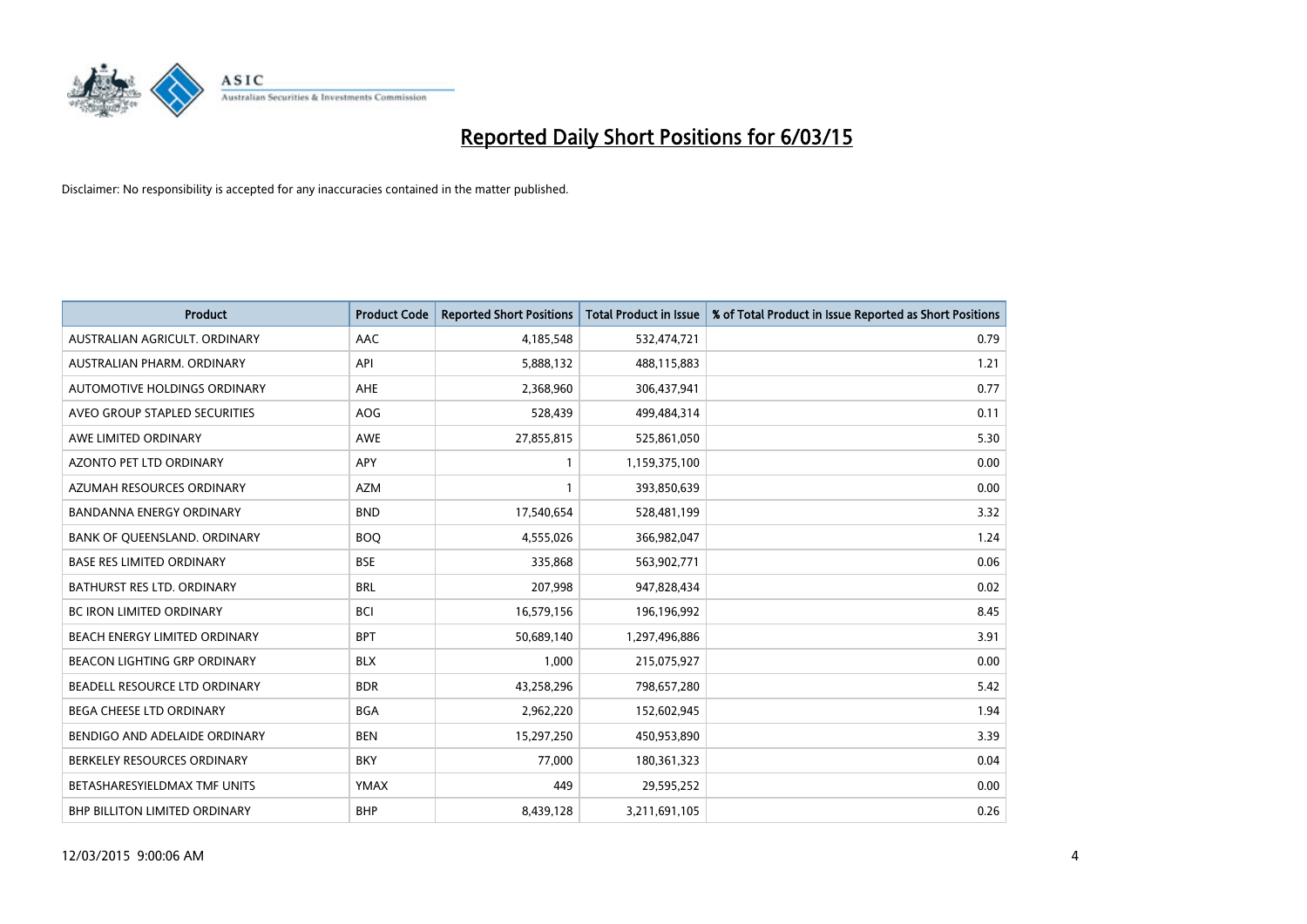

| <b>Product</b>                       | <b>Product Code</b> | <b>Reported Short Positions</b> | <b>Total Product in Issue</b> | % of Total Product in Issue Reported as Short Positions |
|--------------------------------------|---------------------|---------------------------------|-------------------------------|---------------------------------------------------------|
| <b>BIGAIR GROUP LIMITED ORDINARY</b> | <b>BGL</b>          | 9,750                           | 174,826,438                   | 0.01                                                    |
| <b>BILLABONG ORDINARY</b>            | <b>BBG</b>          | 7,332,021                       | 990,370,034                   | 0.74                                                    |
| <b>BIONOMICS LIMITED ORDINARY</b>    | <b>BNO</b>          | 25,362                          | 417,669,567                   | 0.01                                                    |
| <b>BLACKHAM RESOURCES ORDINARY</b>   | <b>BLK</b>          | 1,568,683                       | 178,162,680                   | 0.88                                                    |
| <b>BLACKMORES LIMITED ORDINARY</b>   | <b>BKL</b>          | 19,698                          | 17,224,284                    | 0.11                                                    |
| <b>BLUE ENERGY LIMITED ORDINARY</b>  | <b>BUL</b>          | 50,000                          | 1,140,993,237                 | 0.00                                                    |
| BLUESCOPE STEEL LTD ORDINARY         | <b>BSL</b>          | 4,322,800                       | 565,225,282                   | 0.76                                                    |
| <b>BOART LONGYEAR ORDINARY</b>       | <b>BLY</b>          | 16,593,987                      | 930,864,944                   | 1.78                                                    |
| <b>BORA BORA RESOURCES ORDINARY</b>  | <b>BBR</b>          | 247,808                         | 35,970,000                    | 0.69                                                    |
| <b>BORAL LIMITED, ORDINARY</b>       | <b>BLD</b>          | 11,012,713                      | 782,736,249                   | 1.41                                                    |
| <b>BRADKEN LIMITED ORDINARY</b>      | <b>BKN</b>          | 4,922,762                       | 171,027,249                   | 2.88                                                    |
| <b>BRAMBLES LIMITED ORDINARY</b>     | <b>BXB</b>          | 4,593,183                       | 1,566,289,727                 | 0.29                                                    |
| BREVILLE GROUP LTD ORDINARY          | <b>BRG</b>          | 3,497,195                       | 130,095,322                   | 2.69                                                    |
| <b>BRICKWORKS LIMITED ORDINARY</b>   | <b>BKW</b>          | 26,320                          | 148,403,478                   | 0.02                                                    |
| BT INVESTMENT MNGMNT ORDINARY        | <b>BTT</b>          | 14,534                          | 292,408,424                   | 0.00                                                    |
| <b>BURSON GROUP LTD ORDINARY</b>     | <b>BAP</b>          | 558,713                         | 163,585,666                   | 0.34                                                    |
| <b>BURU ENERGY ORDINARY</b>          | <b>BRU</b>          | 15,620,576                      | 339,997,078                   | 4.59                                                    |
| <b>BWP TRUST ORDINARY UNITS</b>      | <b>BWP</b>          | 16,498,672                      | 642,383,803                   | 2.57                                                    |
| CABCHARGE AUSTRALIA ORDINARY         | CAB                 | 8,319,657                       | 120,430,683                   | 6.91                                                    |
| <b>CADENCE CAPITAL ORDINARY</b>      | <b>CDM</b>          | 170,000                         | 200,104,938                   | 0.08                                                    |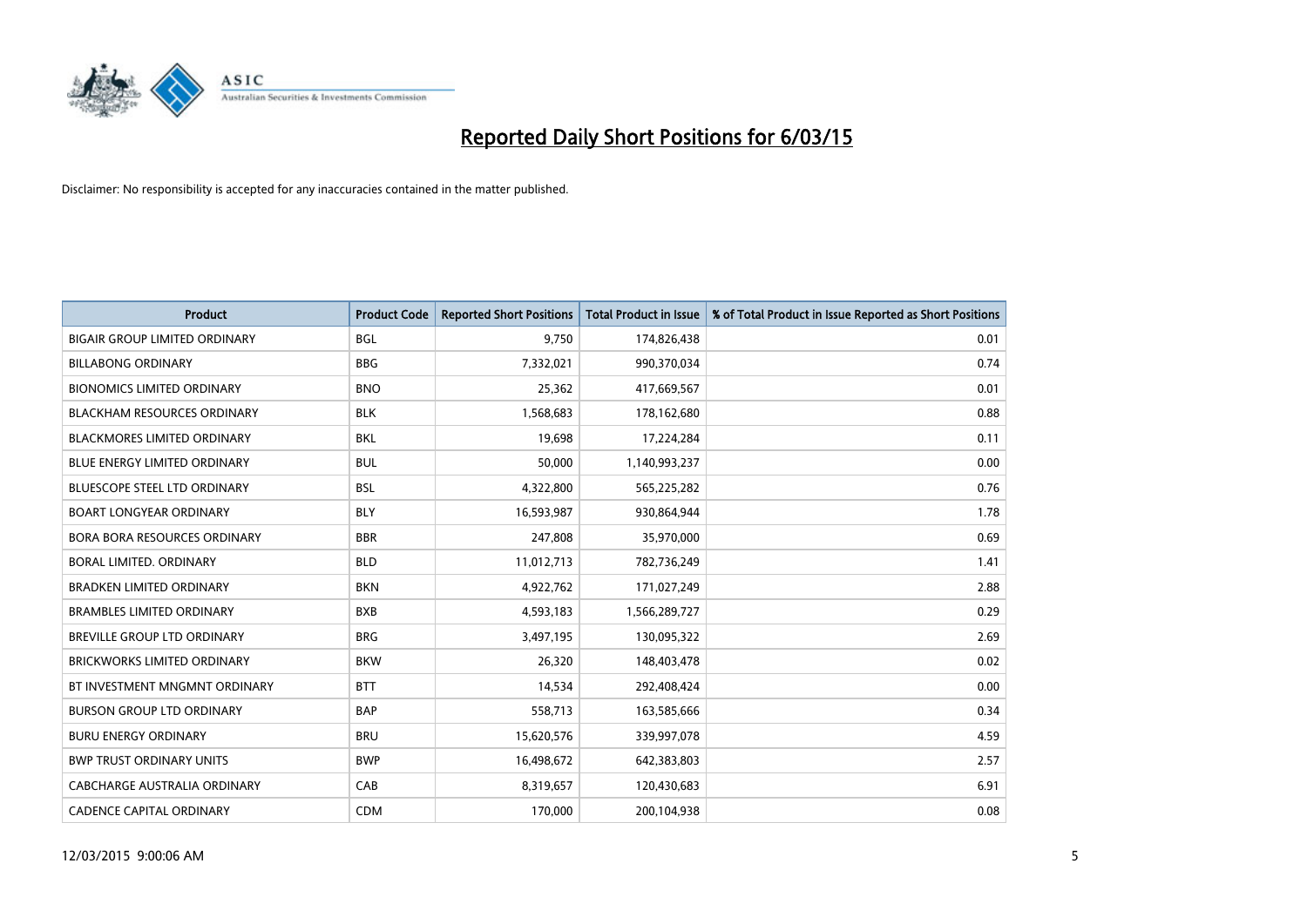

| <b>Product</b>                          | <b>Product Code</b> | <b>Reported Short Positions</b> | <b>Total Product in Issue</b> | % of Total Product in Issue Reported as Short Positions |
|-----------------------------------------|---------------------|---------------------------------|-------------------------------|---------------------------------------------------------|
| CALTEX AUSTRALIA ORDINARY               | <b>CTX</b>          | 233,932                         | 270,000,000                   | 0.09                                                    |
| CAPE LAMBERT RES LTD ORDINARY           | <b>CFE</b>          | 280,137                         | 626,686,586                   | 0.04                                                    |
| CAPITOL HEALTH ORDINARY                 | CAJ                 | 226,360                         | 522,280,212                   | 0.04                                                    |
| <b>CARDNO LIMITED ORDINARY</b>          | CDD                 | 17,048,372                      | 164,564,684                   | 10.36                                                   |
| <b>CARINDALE PROPERTY UNIT</b>          | <b>CDP</b>          | 8,823                           | 70,000,000                    | 0.01                                                    |
| CARNARVON PETROLEUM ORDINARY            | <b>CVN</b>          | 1,877,169                       | 988,295,069                   | 0.19                                                    |
| <b>CARNEGIE WAVE ENERGY ORDINARY</b>    | <b>CWE</b>          | 62,500                          | 1,748,807,098                 | 0.00                                                    |
| CARSALES.COM LTD ORDINARY               | <b>CRZ</b>          | 278,914                         | 239,001,759                   | 0.12                                                    |
| CARSALES.COM LTD. ORDINARY              | CAR                 | 6,442,726                       | 239,001,759                   | 2.70                                                    |
| <b>CASH CONVERTERS ORDINARY</b>         | CCV                 | 7,553,500                       | 478,876,525                   | 1.58                                                    |
| CEDAR WOODS PROP. ORDINARY              | <b>CWP</b>          | 279,095                         | 78,336,371                    | 0.36                                                    |
| CENTRAL PETROLEUM ORDINARY              | <b>CTP</b>          | 10,999                          | 368,718,957                   | 0.00                                                    |
| CENTURIA METRO REIT STAPLED             | <b>CMA</b>          | 698,404                         | 71,500,158                    | 0.98                                                    |
| <b>CHALLENGER LIMITED ORDINARY</b>      | <b>CGF</b>          | 839,694                         | 569,725,821                   | 0.15                                                    |
| CHARTER HALL GROUP STAPLED US PROHIBIT. | CHC                 | 2,661,217                       | 359,342,032                   | 0.74                                                    |
| <b>CHARTER HALL RETAIL UNITS</b>        | <b>COR</b>          | 12,008,504                      | 375,554,374                   | 3.20                                                    |
| <b>CHORUS LIMITED ORDINARY</b>          | <b>CNU</b>          | 172,043                         | 396,369,767                   | 0.04                                                    |
| CLEARVIEW WEALTH LTD ORDINARY           | <b>CVW</b>          | 10,001                          | 581,111,182                   | 0.00                                                    |
| CLINUVEL PHARMACEUT, ORDINARY           | <b>CUV</b>          | 12,702                          | 44,554,787                    | 0.03                                                    |
| COAL OF AFRICA LTD ORDINARY             | <b>CZA</b>          | 426                             | 1,599,368,613                 | 0.00                                                    |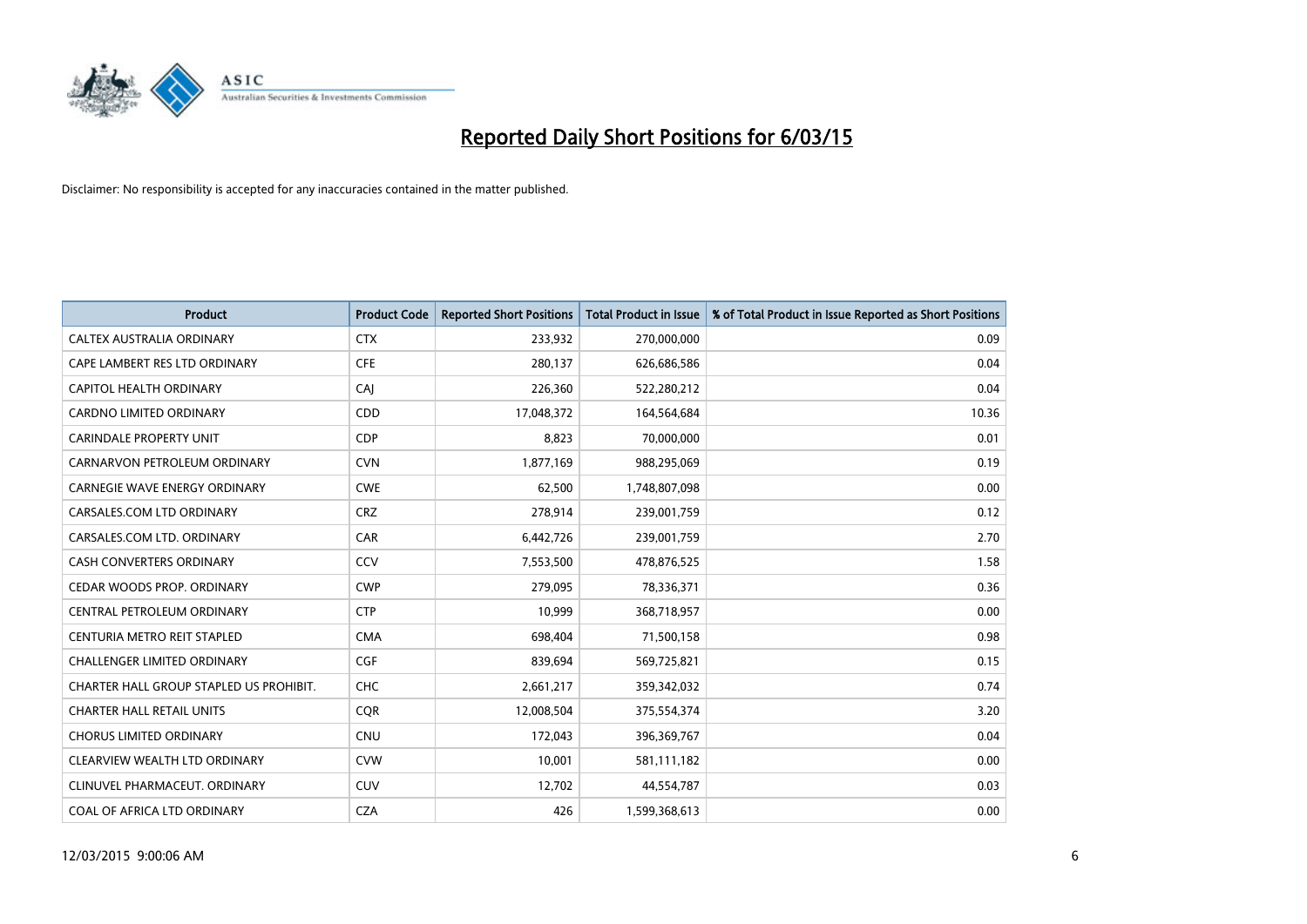

| <b>Product</b>                          | <b>Product Code</b> | <b>Reported Short Positions</b> | <b>Total Product in Issue</b> | % of Total Product in Issue Reported as Short Positions |
|-----------------------------------------|---------------------|---------------------------------|-------------------------------|---------------------------------------------------------|
| <b>COALSPUR MINES LTD ORDINARY</b>      | <b>CPL</b>          | 8,480                           | 641,544,455                   | 0.00                                                    |
| COCA-COLA AMATIL ORDINARY               | <b>CCL</b>          | 19,552,509                      | 763,590,249                   | 2.56                                                    |
| <b>COCHLEAR LIMITED ORDINARY</b>        | <b>COH</b>          | 3,806,236                       | 57,081,775                    | 6.67                                                    |
| <b>COCKATOO COAL ORDINARY</b>           | <b>COK</b>          | 167,987                         | 46,335,196,929                | 0.00                                                    |
| <b>CODAN LIMITED ORDINARY</b>           | <b>CDA</b>          | 2,461                           | 177,063,244                   | 0.00                                                    |
| <b>COFFEY INTERNATIONAL ORDINARY</b>    | <b>COF</b>          | 6,075                           | 255,833,165                   | 0.00                                                    |
| <b>COLLECTION HOUSE ORDINARY</b>        | <b>CLH</b>          | 1,177,119                       | 130,443,227                   | 0.90                                                    |
| COMMONWEALTH BANK, ORDINARY             | <b>CBA</b>          | 13,647,252                      | 1,621,319,194                 | 0.84                                                    |
| <b>COMPASS RESOURCES ORDINARY</b>       | <b>CMR</b>          | 7,472                           | 1,403,744,100                 | 0.00                                                    |
| <b>COMPUTERSHARE LTD ORDINARY</b>       | <b>CPU</b>          | 5,657,229                       | 556,203,079                   | 1.02                                                    |
| COOPER ENERGY LTD ORDINARY              | <b>COE</b>          | 976,880                         | 331,905,323                   | 0.29                                                    |
| <b>CORP TRAVEL LIMITED ORDINARY</b>     | <b>CTD</b>          | 1,104,477                       | 96,993,355                    | 1.14                                                    |
| COVER-MORE GRP LTD ORDINARY             | <b>CVO</b>          | 8,005,001                       | 317,750,000                   | 2.52                                                    |
| <b>CREDIT CORP GROUP ORDINARY</b>       | <b>CCP</b>          | 324,702                         | 46,296,407                    | 0.70                                                    |
| <b>CROMWELL PROP STAPLED SECURITIES</b> | <b>CMW</b>          | 33,344,038                      | 1,737,728,114                 | 1.92                                                    |
| CROWN RESORTS LTD ORDINARY              | <b>CWN</b>          | 16,234,904                      | 728,394,185                   | 2.23                                                    |
| <b>CSG LIMITED ORDINARY</b>             | <b>CSV</b>          | 764,555                         | 284,148,839                   | 0.27                                                    |
| <b>CSL LIMITED ORDINARY</b>             | <b>CSL</b>          | 958,499                         | 473,895,326                   | 0.20                                                    |
| <b>CSR LIMITED ORDINARY</b>             | <b>CSR</b>          | 9,178,741                       | 506,000,315                   | 1.81                                                    |
| <b>CUDECO LIMITED ORDINARY</b>          | CDU                 | 8,920,733                       | 248,722,167                   | 3.59                                                    |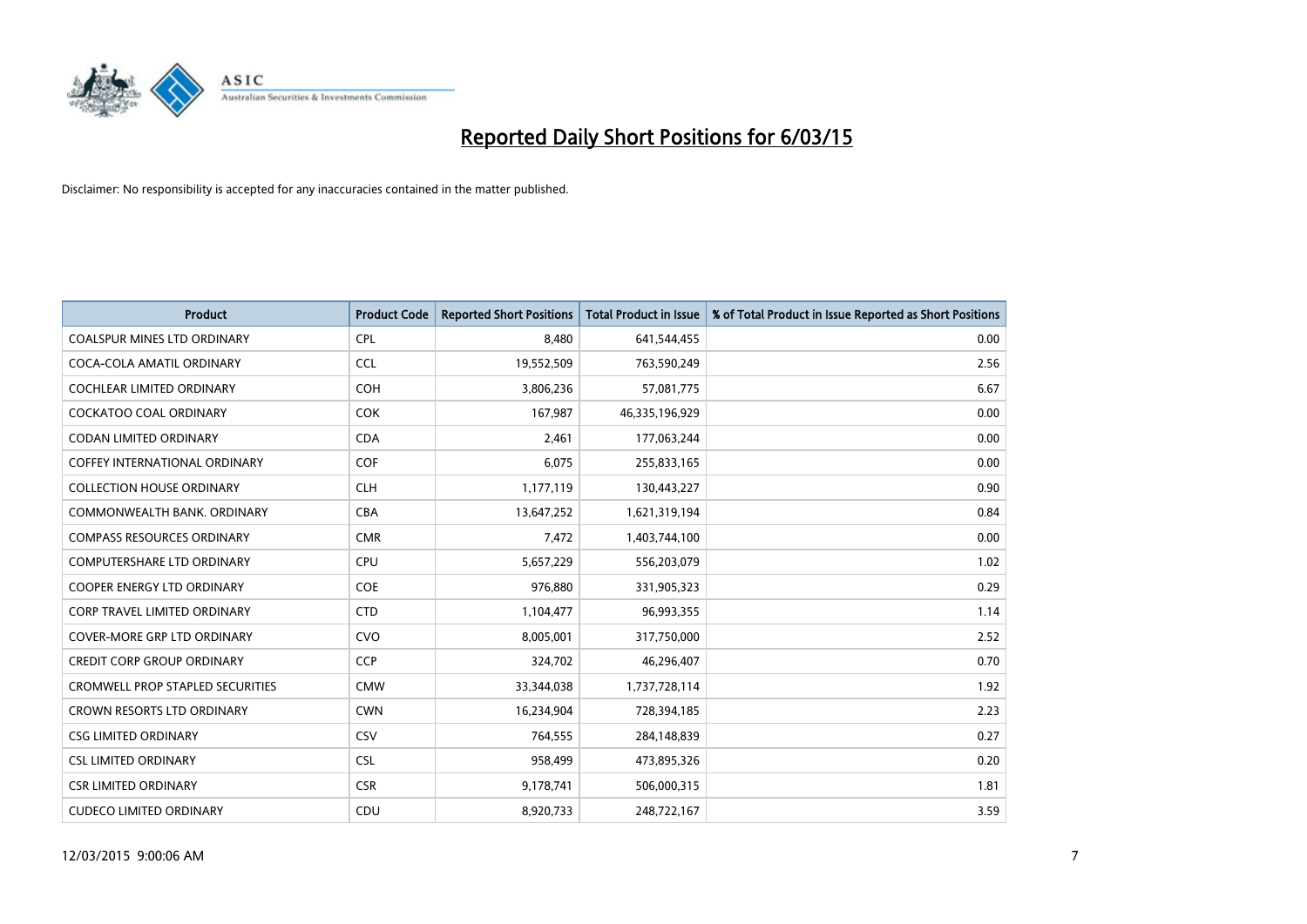

| <b>Product</b>                       | <b>Product Code</b> | <b>Reported Short Positions</b> | <b>Total Product in Issue</b> | % of Total Product in Issue Reported as Short Positions |
|--------------------------------------|---------------------|---------------------------------|-------------------------------|---------------------------------------------------------|
| DECMIL GROUP LIMITED ORDINARY        | <b>DCG</b>          | 860,310                         | 168,607,794                   | 0.51                                                    |
| DEEP YELLOW LIMITED ORDINARY         | <b>DYL</b>          | 1,002                           | 1,905,001,219                 | 0.00                                                    |
| DEVINE LIMITED ORDINARY              | <b>DVN</b>          | 1,548                           | 158,730,556                   | 0.00                                                    |
| DEXUS PROPERTY GROUP STAPLED UNITS   | <b>DXS</b>          | 3,208,717                       | 905,531,797                   | 0.35                                                    |
| DICK SMITH HLDGS ORDINARY            | <b>DSH</b>          | 16,763,513                      | 236,511,364                   | 7.09                                                    |
| DISCOVERY METALS LTD ORDINARY        | <b>DML</b>          | 365,417                         | 644,039,581                   | 0.06                                                    |
| DOMINO PIZZA ENTERPR ORDINARY        | <b>DMP</b>          | 1,236,595                       | 86,560,773                    | 1.43                                                    |
| DONACO INTERNATIONAL ORDINARY        | <b>DNA</b>          | 11,749,692                      | 683,274,102                   | 1.72                                                    |
| DOWNER EDI LIMITED ORDINARY          | <b>DOW</b>          | 21,487,471                      | 435,399,975                   | 4.94                                                    |
| DRAGON MINING LTD ORDINARY           | <b>DRA</b>          | 63,000                          | 88,840,613                    | 0.07                                                    |
| DRILLSEARCH ENERGY ORDINARY          | <b>DLS</b>          | 13,296,068                      | 461,101,450                   | 2.88                                                    |
| DUET GROUP STAPLED US PROHIBIT.      | <b>DUE</b>          | 20,865,540                      | 1,493,678,915                 | 1.40                                                    |
| DULUXGROUP LIMITED ORDINARY          | <b>DLX</b>          | 648,394                         | 388,543,268                   | 0.17                                                    |
| ECHO ENTERTAINMENT ORDINARY          | <b>EGP</b>          | 5,955,874                       | 825,672,730                   | 0.72                                                    |
| <b>ELDERS LIMITED ORDINARY</b>       | <b>ELD</b>          | 712,897                         | 83,734,671                    | 0.85                                                    |
| <b>EMECO HOLDINGS ORDINARY</b>       | <b>EHL</b>          | 14,104,492                      | 599,675,707                   | 2.35                                                    |
| <b>ENDEAVOUR MIN CORP CDI 1:1</b>    | <b>EVR</b>          | 69,262                          | 46,243,293                    | 0.15                                                    |
| <b>ENERGY RESOURCES ORDINARY 'A'</b> | <b>ERA</b>          | 10,428,419                      | 517,725,062                   | 2.01                                                    |
| <b>ENERGY WORLD CORPOR, ORDINARY</b> | <b>EWC</b>          | 47,393,320                      | 1,734,166,672                 | 2.73                                                    |
| <b>ENSOGO LIMITED ORDINARY</b>       | E88                 | 212,387                         | 485,533,903                   | 0.04                                                    |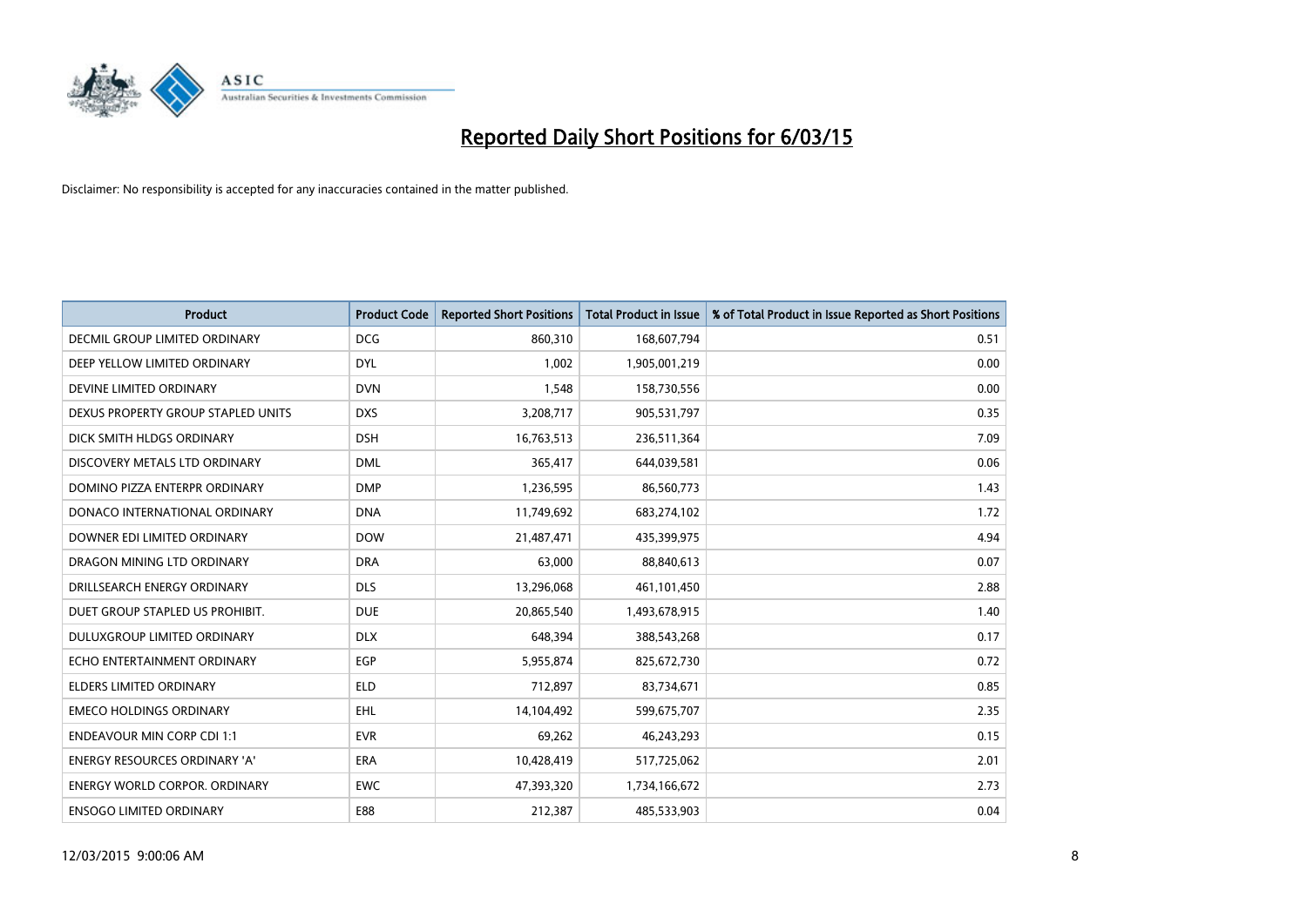

| <b>Product</b>                         | <b>Product Code</b> | <b>Reported Short Positions</b> | <b>Total Product in Issue</b> | % of Total Product in Issue Reported as Short Positions |
|----------------------------------------|---------------------|---------------------------------|-------------------------------|---------------------------------------------------------|
| EQUITY TRUSTEES ORDINARY               | EQT                 | 48,431                          | 19,272,426                    | 0.25                                                    |
| ERM POWER LIMITED ORDINARY             | EPW                 | 203,007                         | 241,689,186                   | 0.08                                                    |
| ESTIA HEALTH LTD ORDINARY              | EHE                 | 918,335                         | 180,885,580                   | 0.51                                                    |
| EVOLUTION MINING LTD ORDINARY          | <b>EVN</b>          | 1,218,779                       | 714,921,647                   | 0.17                                                    |
| FAIRFAX MEDIA LTD ORDINARY             | <b>FXI</b>          | 41,786,523                      | 2,420,475,546                 | 1.73                                                    |
| <b>FANTASTIC HOLDINGS ORDINARY</b>     | <b>FAN</b>          | 378                             | 103,257,398                   | 0.00                                                    |
| <b>FAR LTD ORDINARY</b>                | <b>FAR</b>          | 10,136,497                      | 3,127,058,427                 | 0.32                                                    |
| FEDERATION CNTRES ORD/UNIT STAPLED SEC | FDC                 | 5,237,601                       | 1,427,641,565                 | 0.37                                                    |
| FINBAR GROUP LIMITED ORDINARY          | <b>FRI</b>          | 7,164                           | 228,720,815                   | 0.00                                                    |
| FISHER & PAYKEL H. ORDINARY            | <b>FPH</b>          | 10,552                          | 557,927,884                   | 0.00                                                    |
| FLEETWOOD CORP ORDINARY                | <b>FWD</b>          | 1,196,537                       | 61,039,412                    | 1.96                                                    |
| FLETCHER BUILDING ORDINARY             | <b>FBU</b>          | 744,987                         | 687,854,788                   | 0.11                                                    |
| FLEXIGROUP LIMITED ORDINARY            | FXL                 | 7,627,111                       | 304,096,060                   | 2.51                                                    |
| FLIGHT CENTRE TRAVEL ORDINARY          | <b>FLT</b>          | 8,993,914                       | 100,745,991                   | 8.93                                                    |
| FLINDERS MINES LTD ORDINARY            | <b>FMS</b>          | 164,998                         | 2,762,995,689                 | 0.01                                                    |
| <b>FOCUS MINERALS LTD ORDINARY</b>     | <b>FML</b>          | 3,105,219                       | 9,137,375,877                 | 0.03                                                    |
| <b>FOLKESTONE EDU TRUST UNITS</b>      | FET                 | 77,423                          | 244,378,866                   | 0.03                                                    |
| FONTERRA SHARE FUND ORDINARY UNITS     | <b>FSF</b>          | 114,468                         | 120,653,436                   | 0.09                                                    |
| FORTESCUE METALS GRP ORDINARY          | <b>FMG</b>          | 360,070,025                     | 3,113,798,151                 | 11.56                                                   |
| FREEDOM FOOD LTD ORDINARY              | <b>FNP</b>          | 110,514                         | 152,689,663                   | 0.07                                                    |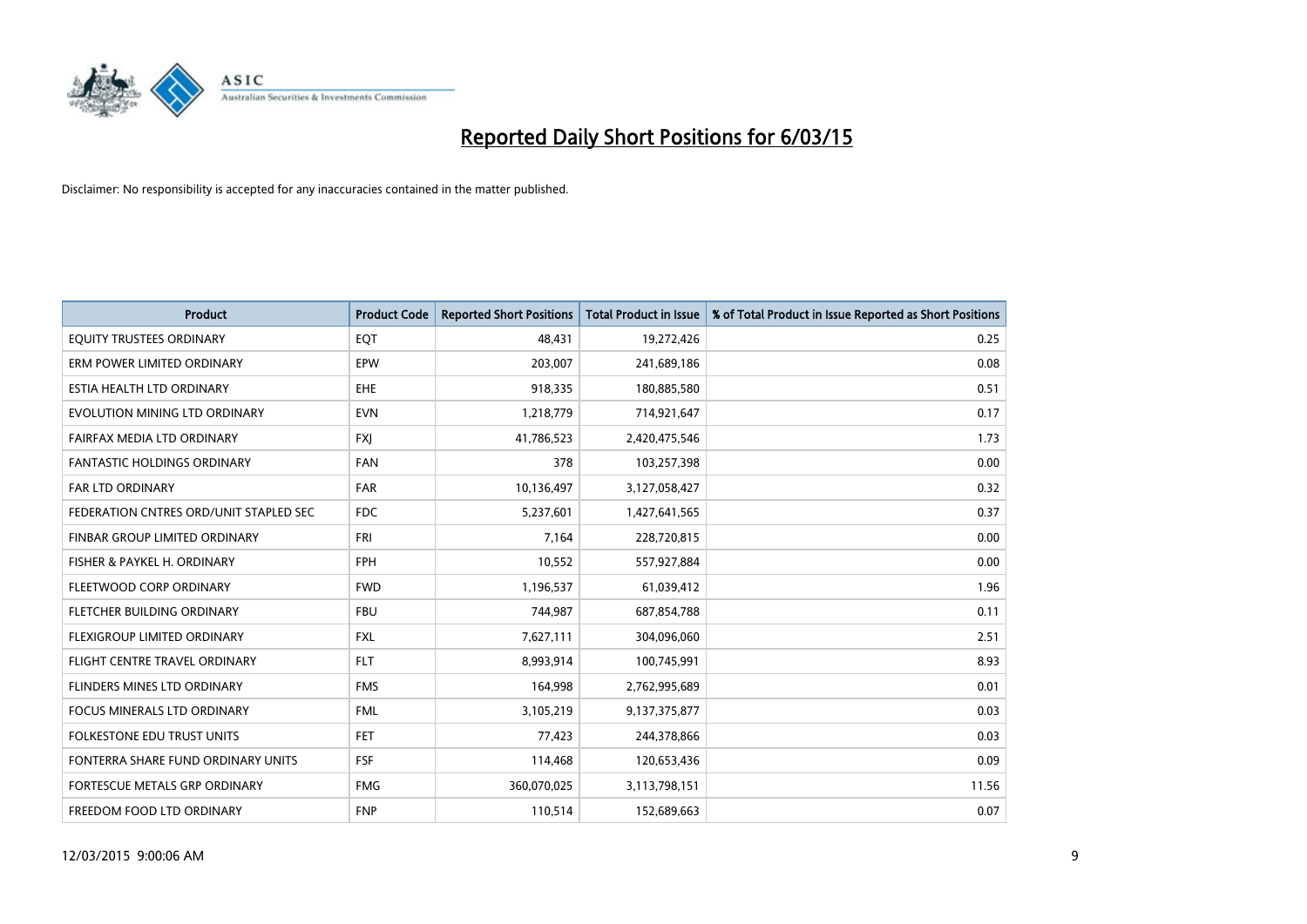

| <b>Product</b>                               | <b>Product Code</b> | <b>Reported Short Positions</b> | <b>Total Product in Issue</b> | % of Total Product in Issue Reported as Short Positions |
|----------------------------------------------|---------------------|---------------------------------|-------------------------------|---------------------------------------------------------|
| <b>FUNTASTIC LIMITED ORDINARY</b>            | <b>FUN</b>          | 370,000                         | 669,269,723                   | 0.06                                                    |
| <b>G.U.D. HOLDINGS ORDINARY</b>              | GUD                 | 2,121,569                       | 70,939,492                    | 2.99                                                    |
| <b>G8 EDUCATION LIMITED ORDINARY</b>         | <b>GEM</b>          | 15,329,960                      | 359,151,207                   | 4.27                                                    |
| <b>GALAXY RESOURCES ORDINARY</b>             | GXY                 | 1,360,062                       | 1,064,783,990                 | 0.13                                                    |
| <b>GBST HOLDINGS., ORDINARY</b>              | GBT                 | 1,605                           | 66,561,725                    | 0.00                                                    |
| <b>GDI PROPERTY GRP STAPLED SECURITIES</b>   | <b>GDI</b>          | 623,710                         | 567,575,025                   | 0.11                                                    |
| <b>GENESIS ENERGY LTD ORDINARY</b>           | <b>GNE</b>          | 281,190                         | 1,000,000,000                 | 0.03                                                    |
| <b>GENTRACK GROUP LTD ORDINARY</b>           | GTK                 | 3,000                           | 72,699,510                    | 0.00                                                    |
| <b>GENWORTH MORTGAGE ORDINARY</b>            | <b>GMA</b>          | 19,639,740                      | 650,000,000                   | 3.02                                                    |
| <b>GEODYNAMICS LIMITED ORDINARY</b>          | GDY                 | 819                             | 435,880,130                   | 0.00                                                    |
| <b>GINDALBIE METALS LTD ORDINARY</b>         | GBG                 | 15,941,945                      | 1,495,448,025                 | 1.07                                                    |
| <b>GOLD ROAD RES LTD ORDINARY</b>            | GOR                 | 1,210,414                       | 594,881,822                   | 0.20                                                    |
| <b>GOODMAN FIELDER. ORDINARY</b>             | <b>GFF</b>          | 978,716                         | 1,955,559,207                 | 0.05                                                    |
| <b>GOODMAN GROUP STAPLED</b>                 | GMG                 | 2,379,941                       | 1,753,035,922                 | 0.14                                                    |
| <b>GPT GROUP STAPLED SEC.</b>                | <b>GPT</b>          | 7,757,076                       | 1,764,462,756                 | 0.44                                                    |
| <b>GRAINCORP LIMITED A CLASS ORDINARY</b>    | <b>GNC</b>          | 12,108,099                      | 228,855,628                   | 5.29                                                    |
| <b>GRANGE RESOURCES. ORDINARY</b>            | GRR                 | 580,544                         | 1,157,338,698                 | 0.05                                                    |
| <b>GREENCROSS LIMITED ORDINARY</b>           | GXL                 | 1,968,395                       | 111,447,503                   | 1.77                                                    |
| <b>GREENLAND MIN EN LTD ORDINARY</b>         | GGG                 | 3,788,161                       | 669,389,552                   | 0.57                                                    |
| <b>GREENLAND MIN EN LTD RIGHTS 26-JUN-14</b> | GGGR                | 3,842                           | 88,685,050                    | 0.00                                                    |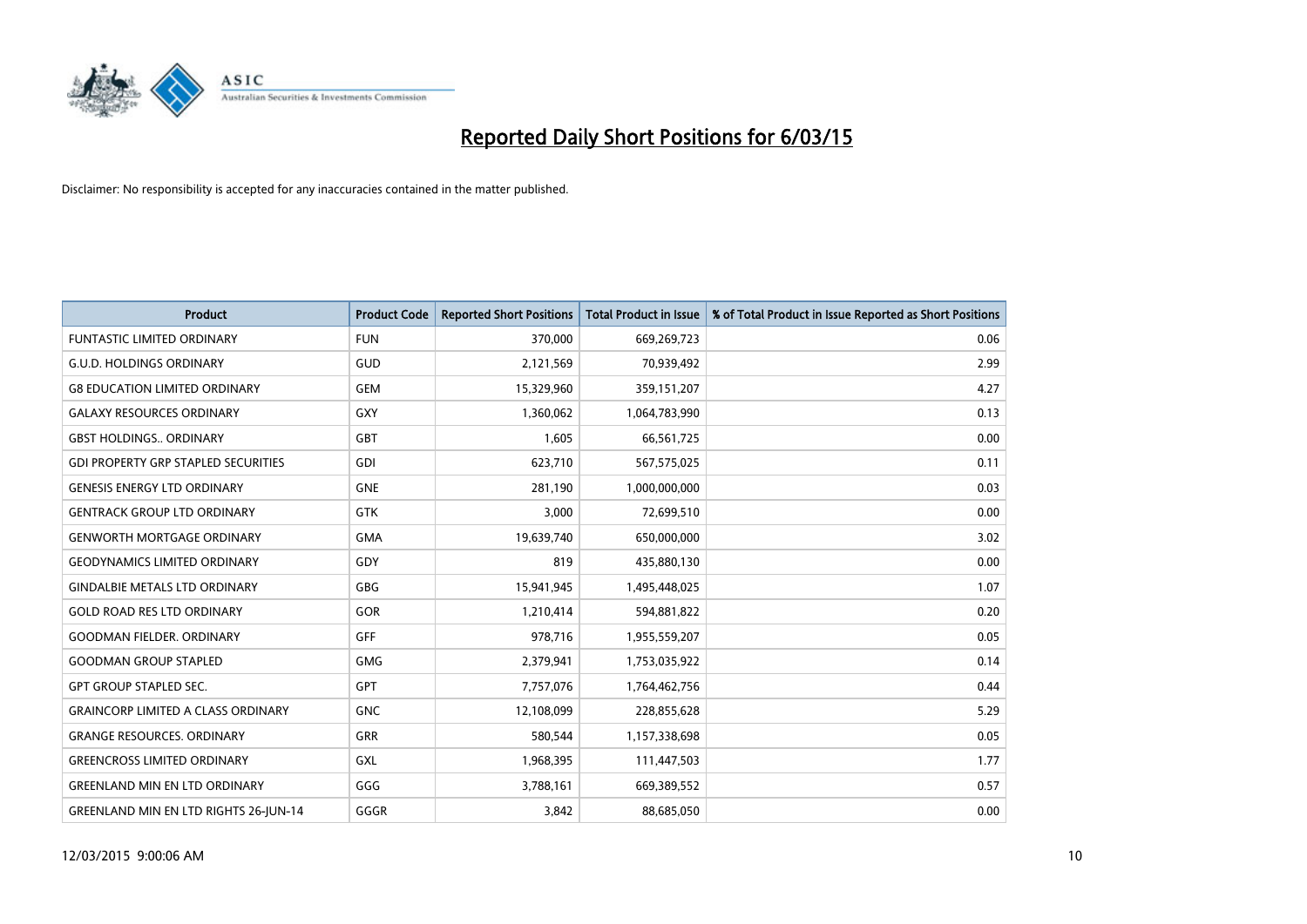

| <b>Product</b>                                   | <b>Product Code</b> | <b>Reported Short Positions</b> | <b>Total Product in Issue</b> | % of Total Product in Issue Reported as Short Positions |
|--------------------------------------------------|---------------------|---------------------------------|-------------------------------|---------------------------------------------------------|
| <b>GROWTHPOINT PROPERTY ORD/UNIT STAPLED SEC</b> | GOZ                 | 684,956                         | 569,027,781                   | 0.12                                                    |
| <b>GRYPHON MINERALS LTD ORDINARY</b>             | <b>GRY</b>          | 1,254,359                       | 401,290,987                   | 0.31                                                    |
| <b>GWA GROUP LTD ORDINARY</b>                    | <b>GWA</b>          | 14,143,380                      | 306,533,770                   | 4.61                                                    |
| HANSEN TECHNOLOGIES ORDINARY                     | <b>HSN</b>          | 690                             | 163,289,381                   | 0.00                                                    |
| <b>HARVEY NORMAN ORDINARY</b>                    | <b>HVN</b>          | 28,519,573                      | 1,110,603,911                 | 2.57                                                    |
| HEALTHSCOPE LIMITED. ORDINARY                    | <b>HSO</b>          | 8,346,211                       | 1,732,094,838                 | 0.48                                                    |
| <b>HENDERSON GROUP CDI 1:1</b>                   | <b>HGG</b>          | 1,772,476                       | 737,445,473                   | 0.24                                                    |
| HFA HOLDINGS LIMITED ORDINARY                    | <b>HFA</b>          | 308                             | 162,147,897                   | 0.00                                                    |
| <b>HIGHLANDS PACIFIC ORDINARY</b>                | <b>HIG</b>          | 1                               | 920,577,086                   | 0.00                                                    |
| HILLGROVE RES LTD ORDINARY                       | <b>HGO</b>          | 109,596                         | 147,798,623                   | 0.07                                                    |
| HILLS LTD ORDINARY                               | <b>HIL</b>          | 2,638,125                       | 231,985,526                   | 1.14                                                    |
| HORIZON OIL LIMITED ORDINARY                     | <b>HZN</b>          | 50,450,504                      | 1,301,981,265                 | 3.87                                                    |
| <b>HOTEL PROPERTY STAPLED</b>                    | <b>HPI</b>          | 110,535                         | 146, 105, 439                 | 0.08                                                    |
| HUNTER HALL GLOBAL ORDINARY                      | <b>HHV</b>          | 244,614                         | 188,917,148                   | 0.13                                                    |
| <b>ICAR ASIA LTD ORDINARY</b>                    | ICQ                 | 181,291                         | 217,769,656                   | 0.08                                                    |
| <b>IINET LIMITED ORDINARY</b>                    | <b>IIN</b>          | 8,438,646                       | 162,950,896                   | 5.18                                                    |
| ILUKA RESOURCES ORDINARY                         | ILU                 | 26,885,816                      | 418,700,517                   | 6.42                                                    |
| <b>IMDEX LIMITED ORDINARY</b>                    | <b>IMD</b>          | 2,605,082                       | 216,203,136                   | 1.20                                                    |
| IMF BENTHAM LTD ORDINARY                         | <b>IMF</b>          | 3,852,619                       | 166,580,957                   | 2.31                                                    |
| <b>INCITEC PIVOT ORDINARY</b>                    | <b>IPL</b>          | 19,490,184                      | 1,675,621,466                 | 1.16                                                    |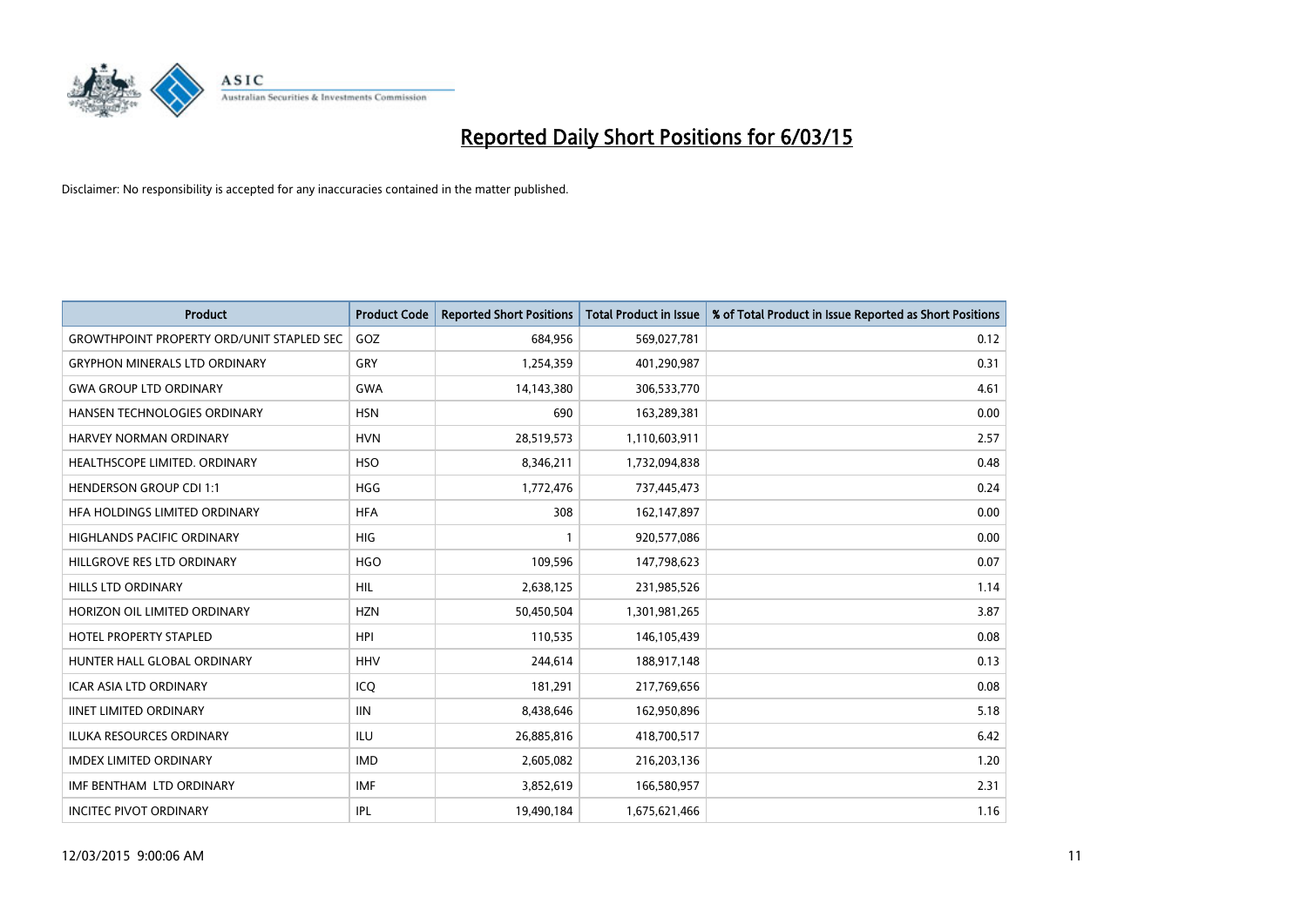

| <b>Product</b>                           | <b>Product Code</b> | <b>Reported Short Positions</b> | <b>Total Product in Issue</b> | % of Total Product in Issue Reported as Short Positions |
|------------------------------------------|---------------------|---------------------------------|-------------------------------|---------------------------------------------------------|
| <b>INDEPENDENCE GROUP ORDINARY</b>       | <b>IGO</b>          | 2,715,397                       | 234,256,573                   | 1.16                                                    |
| <b>INDUSTRIA REIT STAPLED</b>            | <b>IDR</b>          | 717,619                         | 125,000,001                   | 0.57                                                    |
| <b>INFIGEN ENERGY STAPLED SECURITIES</b> | <b>IFN</b>          | 3,050,548                       | 767,887,581                   | 0.40                                                    |
| <b>INFOMEDIA LTD ORDINARY</b>            | <b>IFM</b>          | 624,495                         | 307,987,687                   | 0.20                                                    |
| <b>INGENIA GROUP STAPLED SECURITIES</b>  | <b>INA</b>          | 10,047,355                      | 878,851,910                   | 1.14                                                    |
| <b>INSURANCE AUSTRALIA ORDINARY</b>      | IAG                 | 16,947,907                      | 2,341,618,048                 | 0.72                                                    |
| <b>INTREPID MINES ORDINARY</b>           | <b>IAU</b>          | 1,214,570                       | 369,869,196                   | 0.33                                                    |
| INTUERI EDU GRP LTD ORDINARY             | IQE                 | 996                             | 100,000,000                   | 0.00                                                    |
| INVESTA OFFICE FUND STAPLED SECURITIES   | <b>IOF</b>          | 855,025                         | 614,047,458                   | 0.14                                                    |
| <b>INVOCARE LIMITED ORDINARY</b>         | IVC                 | 3,674,645                       | 110,030,298                   | 3.34                                                    |
| <b>IOOF HOLDINGS LTD ORDINARY</b>        | IFL                 | 13,268,675                      | 300,133,752                   | 4.42                                                    |
| <b>IPH LIMITED ORDINARY</b>              | IPH                 | 567,748                         | 157,559,499                   | 0.36                                                    |
| <b>IPROPERTY GROUP LTD ORDINARY</b>      | <b>IPP</b>          | 4,308,594                       | 186,703,204                   | 2.31                                                    |
| <b>IRESS LIMITED ORDINARY</b>            | <b>IRE</b>          | 5,200,728                       | 159,097,319                   | 3.27                                                    |
| <b>ISELECT LTD ORDINARY</b>              | <b>ISU</b>          | 1,176,223                       | 261,489,894                   | 0.45                                                    |
| <b>ISENTIA GROUP LTD ORDINARY</b>        | <b>ISD</b>          | 301,675                         | 200,000,001                   | 0.15                                                    |
| <b>ISENTRIC LTD. ORDINARY</b>            | ICU                 | 39,829                          | 134,703,703                   | 0.03                                                    |
| JAMES HARDIE INDUST CHESS DEPOSITARY INT | <b>IHX</b>          | 14,562,237                      | 445,364,040                   | 3.27                                                    |
| <b>IAPARA HEALTHCARE LT ORDINARY</b>     | <b>IHC</b>          | 19,546,018                      | 263,046,592                   | 7.43                                                    |
| <b>IB HI-FI LIMITED ORDINARY</b>         | <b>IBH</b>          | 8,365,242                       | 98,981,083                    | 8.45                                                    |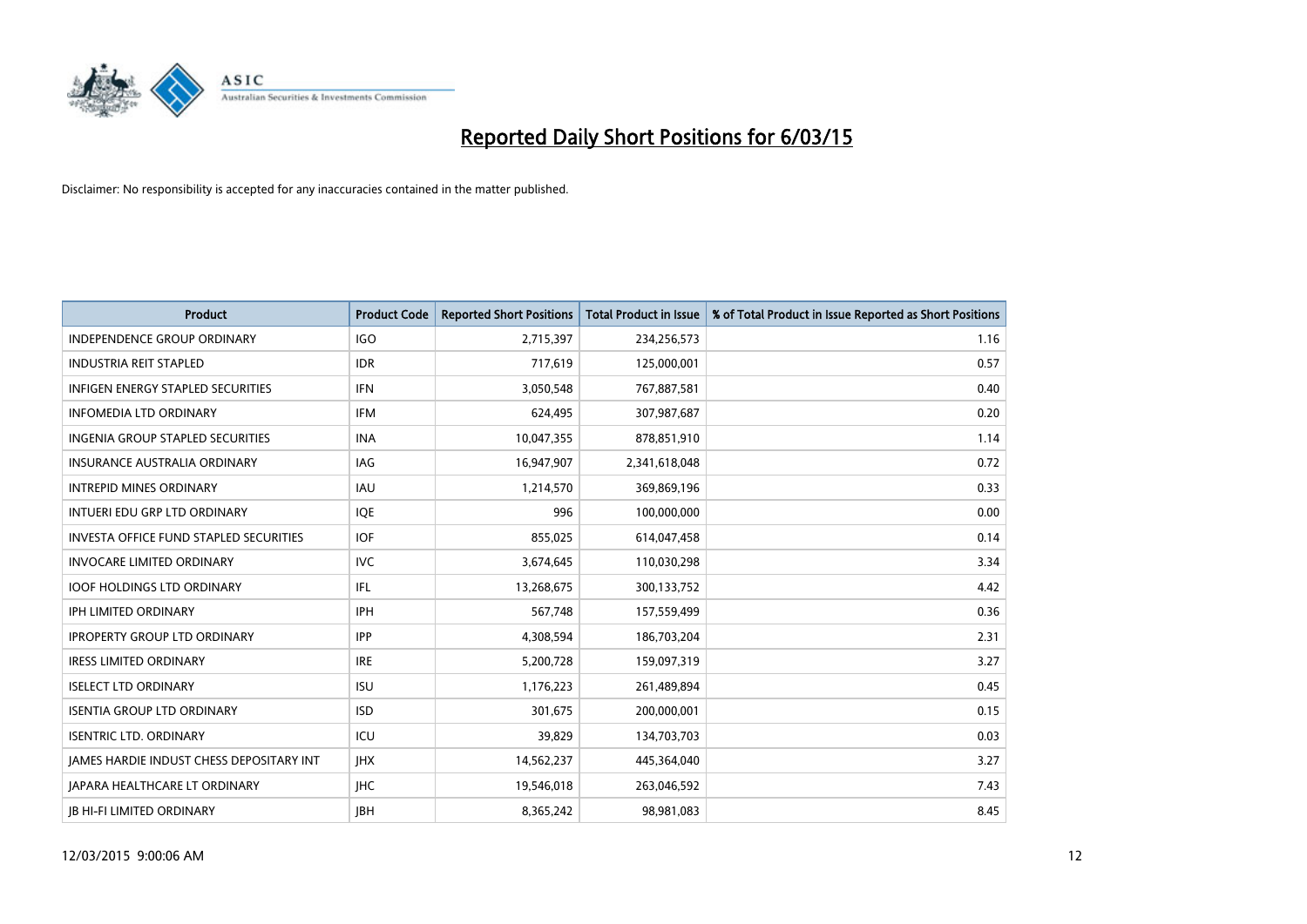

| <b>Product</b>                        | <b>Product Code</b> | <b>Reported Short Positions</b> | <b>Total Product in Issue</b> | % of Total Product in Issue Reported as Short Positions |
|---------------------------------------|---------------------|---------------------------------|-------------------------------|---------------------------------------------------------|
| KAROON GAS AUSTRALIA ORDINARY         | <b>KAR</b>          | 23,660,295                      | 246,608,239                   | 9.59                                                    |
| KATHMANDU HOLD LTD ORDINARY           | <b>KMD</b>          | 10,045,480                      | 201,484,583                   | 4.99                                                    |
| <b>KBL MINING LIMITED ORDINARY</b>    | <b>KBL</b>          | 1,820                           | 495,765,509                   | 0.00                                                    |
| KINGSGATE CONSOLID. ORDINARY          | <b>KCN</b>          | 16,788,650                      | 223,584,937                   | 7.51                                                    |
| KINGSROSE MINING LTD ORDINARY         | <b>KRM</b>          | 1,098,038                       | 358,611,493                   | 0.31                                                    |
| <b>KOGI IRON LTD ORDINARY</b>         | <b>KFE</b>          | 1,318,603                       | 376,669,836                   | 0.35                                                    |
| LEIGHTON HOLDINGS ORDINARY            | LEI                 | 6,244,451                       | 338,503,563                   | 1.84                                                    |
| LEND LEASE GROUP UNIT/ORD STAPLED     | LLC                 | 1,917,842                       | 579,596,726                   | 0.33                                                    |
| LIFESTYLE COMMUNIT. ORDINARY          | LIC                 | 25,000                          | 101,345,131                   | 0.02                                                    |
| LIQUEFIED NATURAL ORDINARY            | LNG                 | 14,005,294                      | 462,793,201                   | 3.03                                                    |
| LIVING CELL TECH. ORDINARY            | <b>LCT</b>          | 49,090                          | 423,999,738                   | 0.01                                                    |
| LONESTAR RESO LTD ORDINARY            | LNR                 | 132,524                         | 752,187,211                   | 0.02                                                    |
| LOVISA HOLDINGS LTD ORDINARY          | LOV                 | 8,825                           | 105,000,000                   | 0.01                                                    |
| LUCAPA DIAMOND LTD ORDINARY           | <b>LOM</b>          | 47,616                          | 181,875,676                   | 0.03                                                    |
| LYNAS CORPORATION ORDINARY            | <b>LYC</b>          | 104,871,535                     | 3,370,994,189                 | 3.11                                                    |
| <b>M2 GRP LTD ORDINARY</b>            | <b>MTU</b>          | 1,514,513                       | 181,905,060                   | 0.83                                                    |
| <b>MACA LIMITED ORDINARY</b>          | <b>MLD</b>          | 1,557,499                       | 232,676,373                   | 0.67                                                    |
| <b>MACMAHON HOLDINGS ORDINARY</b>     | <b>MAH</b>          | 30,349                          | 1,261,699,966                 | 0.00                                                    |
| MACO ATLAS ROADS GRP ORDINARY STAPLED | <b>MOA</b>          | 13,405,202                      | 511,538,852                   | 2.62                                                    |
| MACQUARIE GROUP LTD ORDINARY          | MQG                 | 647,850                         | 324,342,024                   | 0.20                                                    |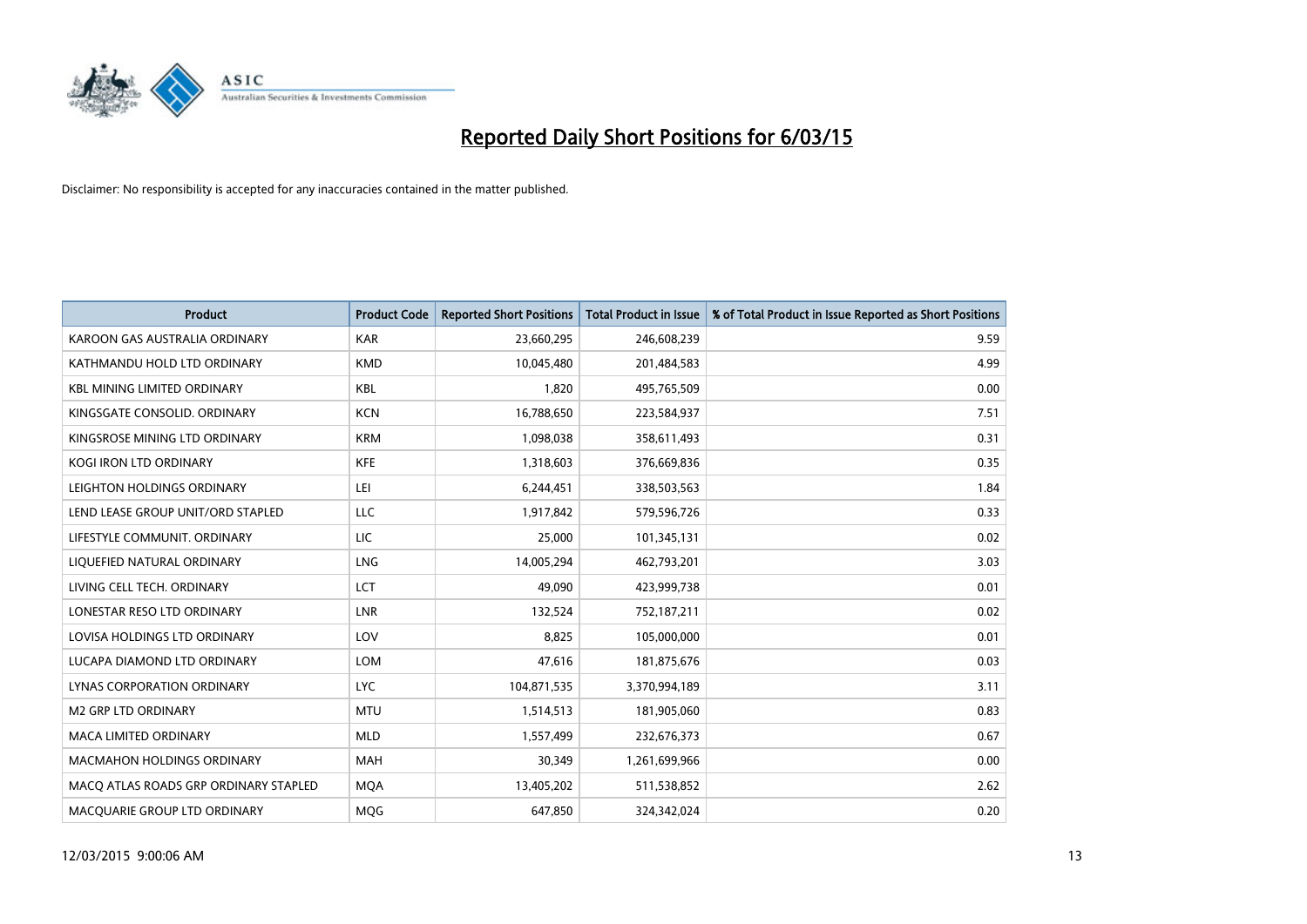

| <b>Product</b>                       | <b>Product Code</b> | <b>Reported Short Positions</b> | <b>Total Product in Issue</b> | % of Total Product in Issue Reported as Short Positions |
|--------------------------------------|---------------------|---------------------------------|-------------------------------|---------------------------------------------------------|
| MAGELLAN FIN GRP LTD ORDINARY        | <b>MFG</b>          | 1,585,863                       | 159,818,691                   | 0.99                                                    |
| MAGELLAN FLAGSHIP ORDINARY           | <b>MFF</b>          | 150,000                         | 357,819,305                   | 0.04                                                    |
| <b>MANTRA GROUP LTD ORDINARY</b>     | <b>MTR</b>          | 5,048,533                       | 249,471,229                   | 2.02                                                    |
| <b>MATRIX C &amp; E LTD ORDINARY</b> | <b>MCE</b>          | 2,554,145                       | 94,555,428                    | 2.70                                                    |
| <b>MAVERICK DRILLING ORDINARY</b>    | <b>MAD</b>          | 1,036,711                       | 545,000,115                   | 0.19                                                    |
| <b>MAXITRANS INDUSTRIES ORDINARY</b> | <b>MXI</b>          | 537,824                         | 185,075,653                   | 0.29                                                    |
| MAYNE PHARMA LTD ORDINARY            | <b>MYX</b>          | 16,679,641                      | 707,269,028                   | 2.36                                                    |
| MCMILLAN SHAKESPEARE ORDINARY        | <b>MMS</b>          | 315,365                         | 81,810,993                    | 0.39                                                    |
| MEDIBANK PRIVATE LTD ORDINARY        | <b>MPL</b>          | 30,587,758                      | 2,754,003,240                 | 1.11                                                    |
| MEDUSA MINING LTD ORDINARY           | <b>MML</b>          | 8,811,740                       | 207,794,301                   | 4.24                                                    |
| MELBOURNE IT LIMITED ORDINARY        | MLB                 | 2,962                           | 92,944,392                    | 0.00                                                    |
| MERIDIAN ENERGY INSTALMENT RECEIPTS  | <b>MEZCA</b>        | 382,579                         | 1,255,413,626                 | 0.03                                                    |
| MESOBLAST LIMITED ORDINARY           | <b>MSB</b>          | 25,393,271                      | 324,201,029                   | 7.83                                                    |
| METALS X LIMITED ORDINARY            | <b>MLX</b>          | 67,066                          | 416,010,939                   | 0.02                                                    |
| METCASH LIMITED ORDINARY             | <b>MTS</b>          | 122,837,499                     | 928,357,876                   | 13.23                                                   |
| METMINCO LIMITED ORDINARY            | <b>MNC</b>          | 32,000                          | 1,930,851,856                 | 0.00                                                    |
| MIGHTY RIVER POWER ORDINARY          | <b>MYT</b>          | 1,692,874                       | 1,400,012,517                 | 0.12                                                    |
| MINCOR RESOURCES NL ORDINARY         | <b>MCR</b>          | 22,893                          | 188,238,274                   | 0.01                                                    |
| MINERAL DEPOSITS ORDINARY            | <b>MDL</b>          | 1,539,768                       | 103,676,341                   | 1.49                                                    |
| MINERAL RESOURCES. ORDINARY          | <b>MIN</b>          | 19,298,308                      | 187,270,274                   | 10.31                                                   |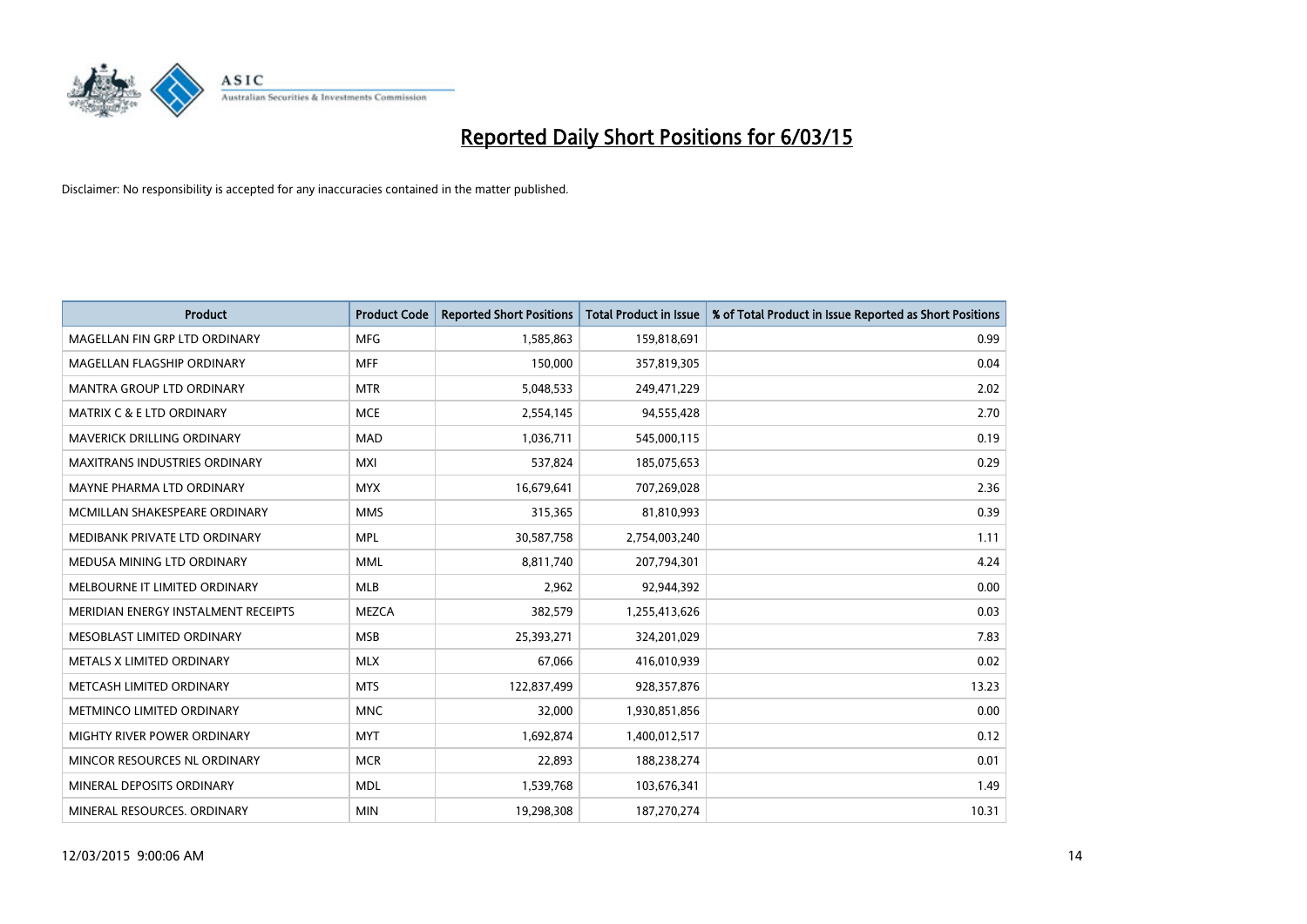

| <b>Product</b>                     | <b>Product Code</b> | <b>Reported Short Positions</b> | <b>Total Product in Issue</b> | % of Total Product in Issue Reported as Short Positions |
|------------------------------------|---------------------|---------------------------------|-------------------------------|---------------------------------------------------------|
| MIRABELA NICKEL LTD ORDINARY       | <b>MBN</b>          | 2,012,125                       | 929,710,216                   | 0.22                                                    |
| MIRVAC GROUP STAPLED SECURITIES    | <b>MGR</b>          | 2,912,925                       | 3,697,197,370                 | 0.08                                                    |
| <b>MMAOFFSHOR ORDINARY</b>         | <b>MRM</b>          | 29,546,352                      | 368,666,221                   | 8.01                                                    |
| MOLOPO ENERGY LTD ORDINARY         | <b>MPO</b>          | 30,833                          | 248,869,398                   | 0.01                                                    |
| MONADELPHOUS GROUP ORDINARY        | <b>MND</b>          | 8,306,249                       | 92,998,380                    | 8.93                                                    |
| MONASH IVF GROUP LTD ORDINARY      | <b>MVF</b>          | 1,259,450                       | 231,081,089                   | 0.55                                                    |
| <b>MONEY3 CORPORATION ORDINARY</b> | <b>MNY</b>          | 5,128                           | 128,383,729                   | 0.00                                                    |
| MORTGAGE CHOICE LTD ORDINARY       | <b>MOC</b>          | 79,740                          | 124,216,248                   | 0.06                                                    |
| <b>MOUNT GIBSON IRON ORDINARY</b>  | <b>MGX</b>          | 78,186,859                      | 1,090,805,085                 | 7.17                                                    |
| MULTIPLEX SITES SITES              | <b>MXUPA</b>        | 2,252                           | 4,500,000                     | 0.05                                                    |
| MYER HOLDINGS LTD ORDINARY         | <b>MYR</b>          | 113,149,819                     | 585,689,551                   | 19.32                                                   |
| NANOSONICS LIMITED ORDINARY        | <b>NAN</b>          | 2,380,486                       | 264,362,826                   | 0.90                                                    |
| NATIONAL AUST, BANK ORDINARY       | <b>NAB</b>          | 11,001,452                      | 2,421,097,548                 | 0.45                                                    |
| NATIONAL STORAGE STAPLED           | <b>NSR</b>          | 1,522,896                       | 295,631,660                   | 0.52                                                    |
| NAVITAS LIMITED ORDINARY           | <b>NVT</b>          | 3,274,625                       | 376,037,813                   | 0.87                                                    |
| NEARMAP LTD ORDINARY               | <b>NEA</b>          | 2,279,142                       | 348,196,101                   | 0.65                                                    |
| NEOMETALS LTD ORDINARY             | <b>NMT</b>          | 1,015                           | 502,212,757                   | 0.00                                                    |
| NEON ENERGY LIMITED ORDINARY       | <b>NEN</b>          | 13,244                          | 553,037,848                   | 0.00                                                    |
| NEW HOPE CORPORATION ORDINARY      | <b>NHC</b>          | 709,018                         | 830,999,449                   | 0.09                                                    |
| NEWCREST MINING ORDINARY           | <b>NCM</b>          | 8,283,662                       | 766,510,971                   | 1.08                                                    |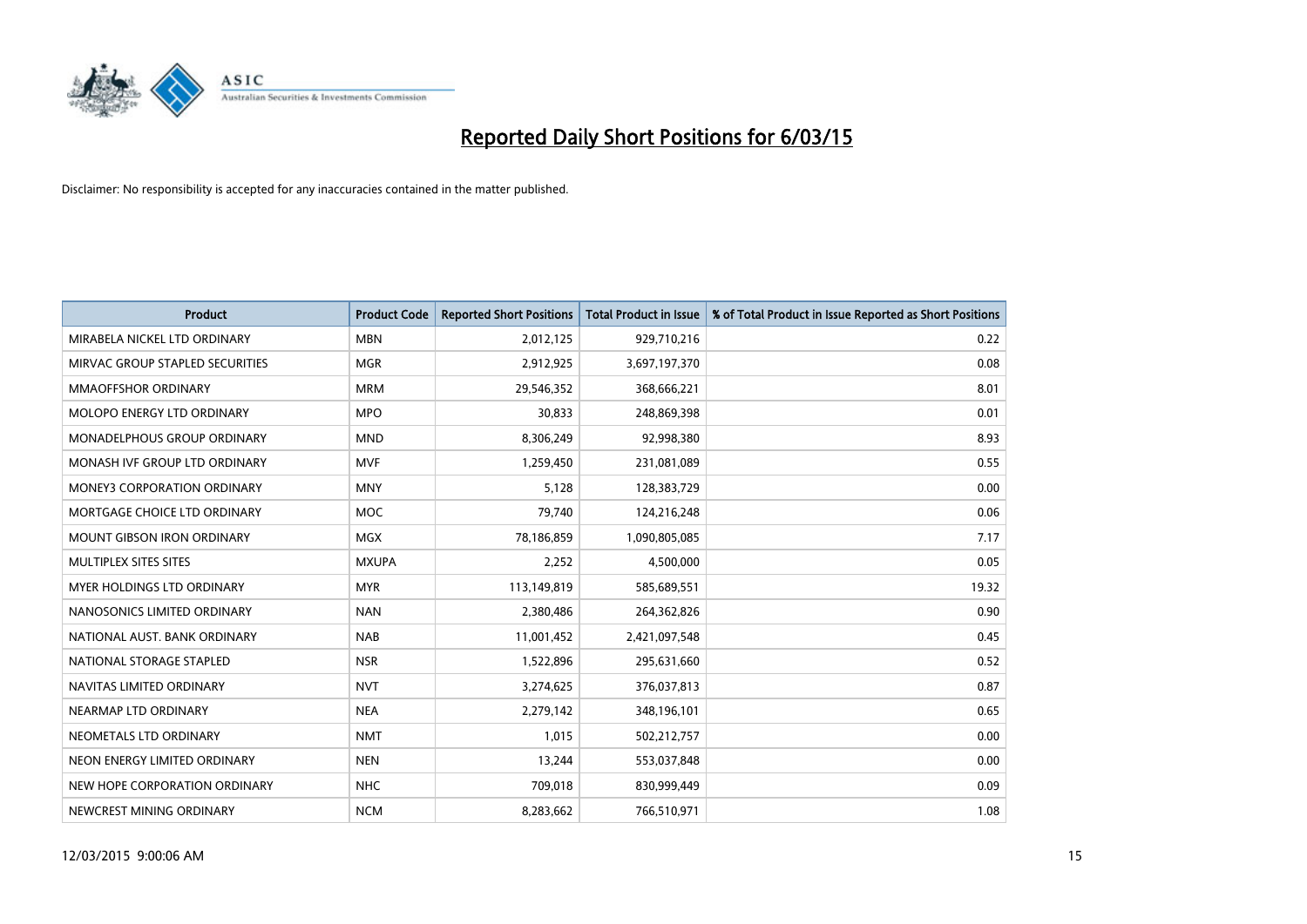

| <b>Product</b>                         | <b>Product Code</b> | <b>Reported Short Positions</b> | <b>Total Product in Issue</b> | % of Total Product in Issue Reported as Short Positions |
|----------------------------------------|---------------------|---------------------------------|-------------------------------|---------------------------------------------------------|
| NEWS CORP A NON-VOTING CDI             | <b>NWSLV</b>        | 335                             | 2,548,551                     | 0.01                                                    |
| NEWS CORP B VOTING CDI                 | <b>NWS</b>          | 1,993,653                       | 41,190,847                    | 4.84                                                    |
| NEWSAT LIMITED ORDINARY                | <b>NWT</b>          | 5,164,420                       | 643,874,841                   | 0.80                                                    |
| NEXTDC LIMITED ORDINARY                | <b>NXT</b>          | 16,195,754                      | 193,154,486                   | 8.38                                                    |
| NEXUS ENERGY LIMITED ORDINARY          | <b>NXS</b>          | 58,176                          | 1,330,219,459                 | 0.00                                                    |
| NIB HOLDINGS LIMITED ORDINARY          | <b>NHF</b>          | 157,812                         | 439,004,182                   | 0.04                                                    |
| NINE ENTERTAINMENT ORDINARY            | <b>NEC</b>          | 27,449,886                      | 940,295,023                   | 2.92                                                    |
| NOBLE MINERAL RES ORDINARY             | <b>NMG</b>          | 2,365,726                       | 666,397,952                   | 0.36                                                    |
| NORTHERN IRON LTD ORDINARY             | <b>NFE</b>          | 10,000                          | 484,405,314                   | 0.00                                                    |
| NORTHERN STAR ORDINARY                 | <b>NST</b>          | 10,143,122                      | 592,416,408                   | 1.71                                                    |
| NOVION PROPERTY GRP STAPLED SECURITIES | <b>NVN</b>          | 53,391,480                      | 3,077,214,058                 | 1.74                                                    |
| NRW HOLDINGS LIMITED ORDINARY          | <b>NWH</b>          | 17,214,607                      | 278,888,011                   | 6.17                                                    |
| NUFARM LIMITED ORDINARY                | <b>NUF</b>          | 6,585,580                       | 264,948,132                   | 2.49                                                    |
| NUPLEX INDUSTRIES ORDINARY             | <b>NPX</b>          | 1,000                           | 198,125,827                   | 0.00                                                    |
| OCEANAGOLD CORP. CHESS DEPOSITARY INT  | <b>OGC</b>          | 279,862                         | 303,453,000                   | 0.09                                                    |
| OIL SEARCH LTD ORDINARY                | OSH                 | 20,719,201                      | 1,522,692,587                 | 1.36                                                    |
| OM HOLDINGS LIMITED ORDINARY           | OMH                 | 861                             | 733,423,337                   | 0.00                                                    |
| OOH!MEDIA LIMITED ORDINARY             | OML                 | 617,955                         | 149,882,534                   | 0.41                                                    |
| ORICA LIMITED ORDINARY                 | ORI                 | 32,834,765                      | 372,743,291                   | 8.81                                                    |
| ORIGIN ENERGY ORDINARY                 | <b>ORG</b>          | 12,718,520                      | 1,106,316,112                 | 1.15                                                    |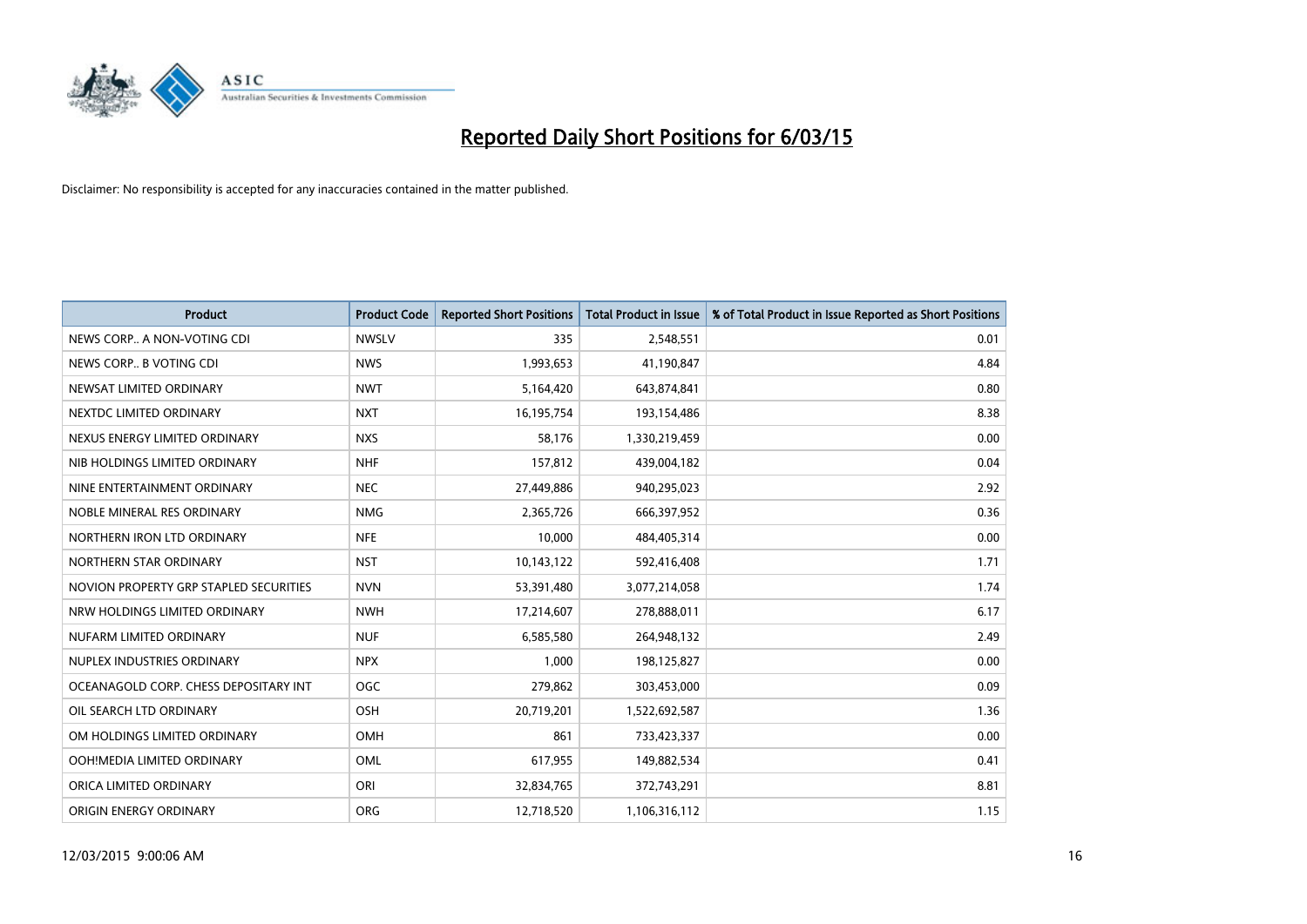

| <b>Product</b>                    | <b>Product Code</b> | <b>Reported Short Positions</b> | <b>Total Product in Issue</b> | % of Total Product in Issue Reported as Short Positions |
|-----------------------------------|---------------------|---------------------------------|-------------------------------|---------------------------------------------------------|
| OROCOBRE LIMITED ORDINARY         | <b>ORE</b>          | 3,339,790                       | 147,360,623                   | 2.27                                                    |
| ORORA LIMITED ORDINARY            | <b>ORA</b>          | 848,021                         | 1,206,684,923                 | 0.07                                                    |
| OROTONGROUP LIMITED ORDINARY      | <b>ORL</b>          | 78,031                          | 40,880,902                    | 0.19                                                    |
| OTTO ENERGY LIMITED ORDINARY      | <b>OEL</b>          | $\mathbf{1}$                    | 1,155,790,071                 | 0.00                                                    |
| OZ MINERALS ORDINARY              | OZL                 | 4,744,250                       | 303,470,022                   | 1.56                                                    |
| <b>OZFOREX GROUP LTD ORDINARY</b> | <b>OFX</b>          | 9,739,359                       | 240,000,000                   | 4.06                                                    |
| PACIFIC BRANDS ORDINARY           | <b>PBG</b>          | 86,477,385                      | 917,226,291                   | 9.43                                                    |
| PACIFIC SMILES GRP ORDINARY       | <b>PSQ</b>          | 133,000                         | 151,993,395                   | 0.09                                                    |
| PACT GROUP HLDGS LTD ORDINARY     | <b>PGH</b>          | 1,163,220                       | 294,145,019                   | 0.40                                                    |
| PALADIN ENERGY LTD ORDINARY       | <b>PDN</b>          | 81,753,824                      | 1,666,927,668                 | 4.90                                                    |
| PANAUST LIMITED ORDINARY          | <b>PNA</b>          | 5,313,856                       | 637,071,326                   | 0.83                                                    |
| PANORAMIC RESOURCES ORDINARY      | PAN                 | 1,734,874                       | 321,424,015                   | 0.54                                                    |
| PANTERRA GOLD LTD ORDINARY        | PGI                 | $\mathbf{1}$                    | 84,812,720                    | 0.00                                                    |
| PAPERLINX LIMITED ORDINARY        | <b>PPX</b>          | 57,787                          | 665, 181, 261                 | 0.01                                                    |
| PATTIES FOODS LTD ORDINARY        | PFL                 | 157                             | 139,234,153                   | 0.00                                                    |
| PEET LIMITED ORDINARY             | <b>PPC</b>          | 16,847                          | 484,853,684                   | 0.00                                                    |
| PENINSULA ENERGY LTD ORDINARY     | PEN                 | 1                               | 6,906,809,008                 | 0.00                                                    |
| PERPETUAL LIMITED ORDINARY        | <b>PPT</b>          | 1,190,257                       | 46,574,426                    | 2.56                                                    |
| PERSEUS MINING LTD ORDINARY       | PRU                 | 17,358,605                      | 526,656,401                   | 3.30                                                    |
| PHARMAXIS LTD ORDINARY            | <b>PXS</b>          | 8,777                           | 310,802,049                   | 0.00                                                    |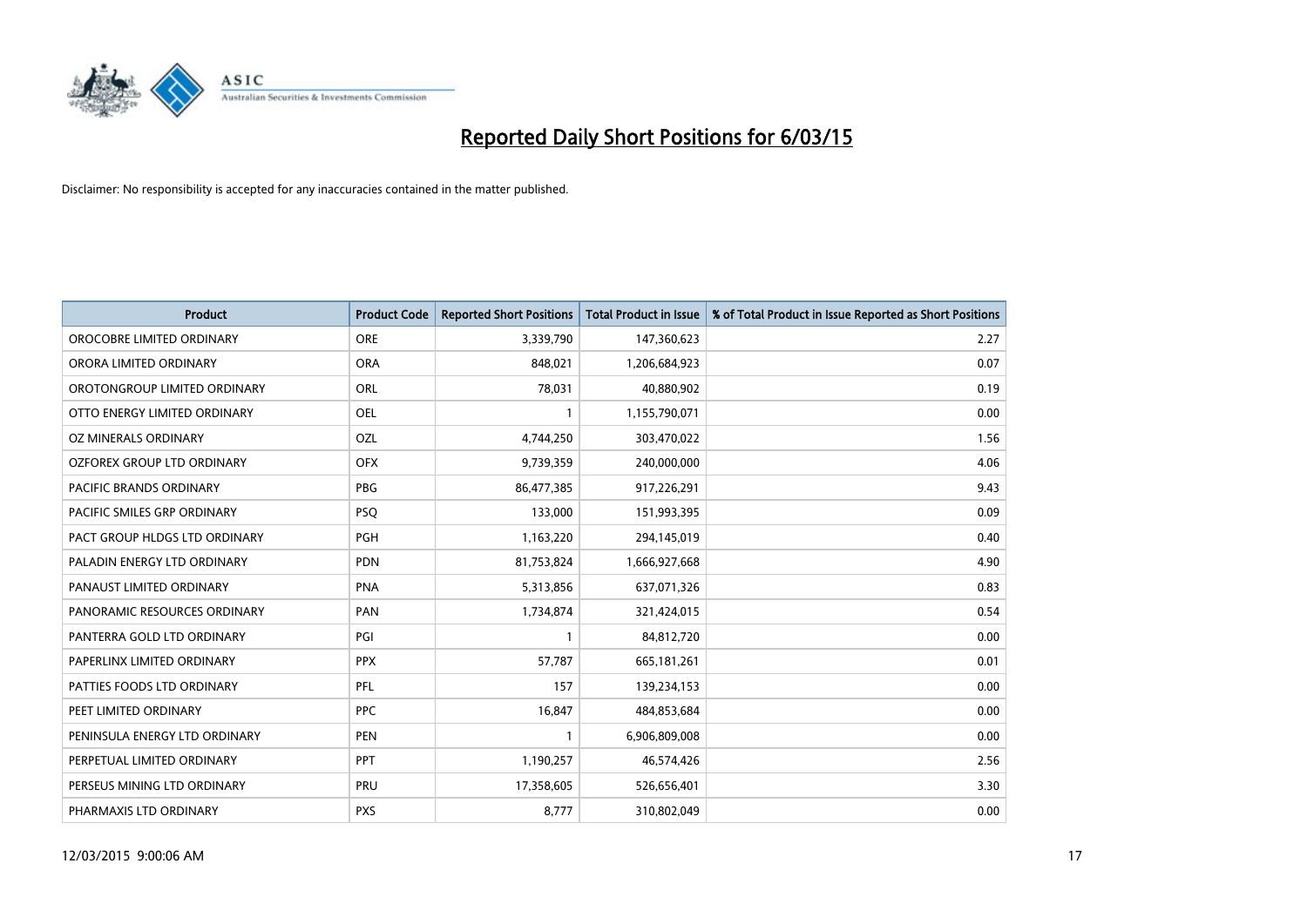

| <b>Product</b>                      | <b>Product Code</b> | <b>Reported Short Positions</b> | <b>Total Product in Issue</b> | % of Total Product in Issue Reported as Short Positions |
|-------------------------------------|---------------------|---------------------------------|-------------------------------|---------------------------------------------------------|
| PLATINUM ASSET ORDINARY             | <b>PTM</b>          | 3,870,233                       | 583,652,029                   | 0.66                                                    |
| PLATINUM AUSTRALIA ORDINARY         | <b>PLA</b>          | 836,127                         | 504,968,043                   | 0.17                                                    |
| PLATINUM CAPITAL LTD ORDINARY       | <b>PMC</b>          | 345,403                         | 232,190,254                   | 0.15                                                    |
| PMP LIMITED ORDINARY                | <b>PMP</b>          | 27,581                          | 323,781,124                   | 0.01                                                    |
| POSEIDON NICK LTD ORDINARY          | <b>POS</b>          | 1,570,751                       | 683,588,322                   | 0.23                                                    |
| PRAIRIE MINING LTD ORDINARY         | <b>PDZ</b>          | 16,000                          | 135,195,089                   | 0.01                                                    |
| PRANA BIOTECHNOLOGY ORDINARY        | <b>PBT</b>          | 2,529,347                       | 527,107,470                   | 0.48                                                    |
| PREMIER INVESTMENTS ORDINARY        | <b>PMV</b>          | 399,823                         | 155,900,075                   | 0.26                                                    |
| PRIMARY HEALTH CARE ORDINARY        | <b>PRY</b>          | 57,618,123                      | 512,130,550                   | 11.25                                                   |
| PRIME MEDIA GRP LTD ORDINARY        | <b>PRT</b>          | 896,636                         | 366,330,303                   | 0.24                                                    |
| PROGRAMMED ORDINARY                 | <b>PRG</b>          | 312,788                         | 118,651,911                   | 0.26                                                    |
| PROMESA LIMITED ORDINARY            | <b>PRA</b>          | 3,248,713                       | 384,412,465                   | 0.85                                                    |
| PURA VIDA ENERGY NL ORDINARY        | <b>PVD</b>          | 233,000                         | 147,381,883                   | 0.16                                                    |
| <b>QANTAS AIRWAYS ORDINARY</b>      | QAN                 | 1,299,974                       | 2,196,330,250                 | 0.06                                                    |
| OBE INSURANCE GROUP ORDINARY        | <b>OBE</b>          | 16,560,939                      | 1,364,945,301                 | 1.21                                                    |
| <b>QUBE HOLDINGS LTD ORDINARY</b>   | QUB                 | 739,826                         | 1,054,428,076                 | 0.07                                                    |
| QUICKSTEP HOLDINGS ORDINARY         | OHL                 | 50,000                          | 397,679,021                   | 0.01                                                    |
| RAMSAY HEALTH CARE ORDINARY         | <b>RHC</b>          | 460,472                         | 202,081,252                   | 0.23                                                    |
| <b>RCG CORPORATION LTD ORDINARY</b> | <b>RCG</b>          | 385,707                         | 268,408,625                   | 0.14                                                    |
| <b>RCR TOMLINSON ORDINARY</b>       | <b>RCR</b>          | 745,412                         | 138,745,453                   | 0.54                                                    |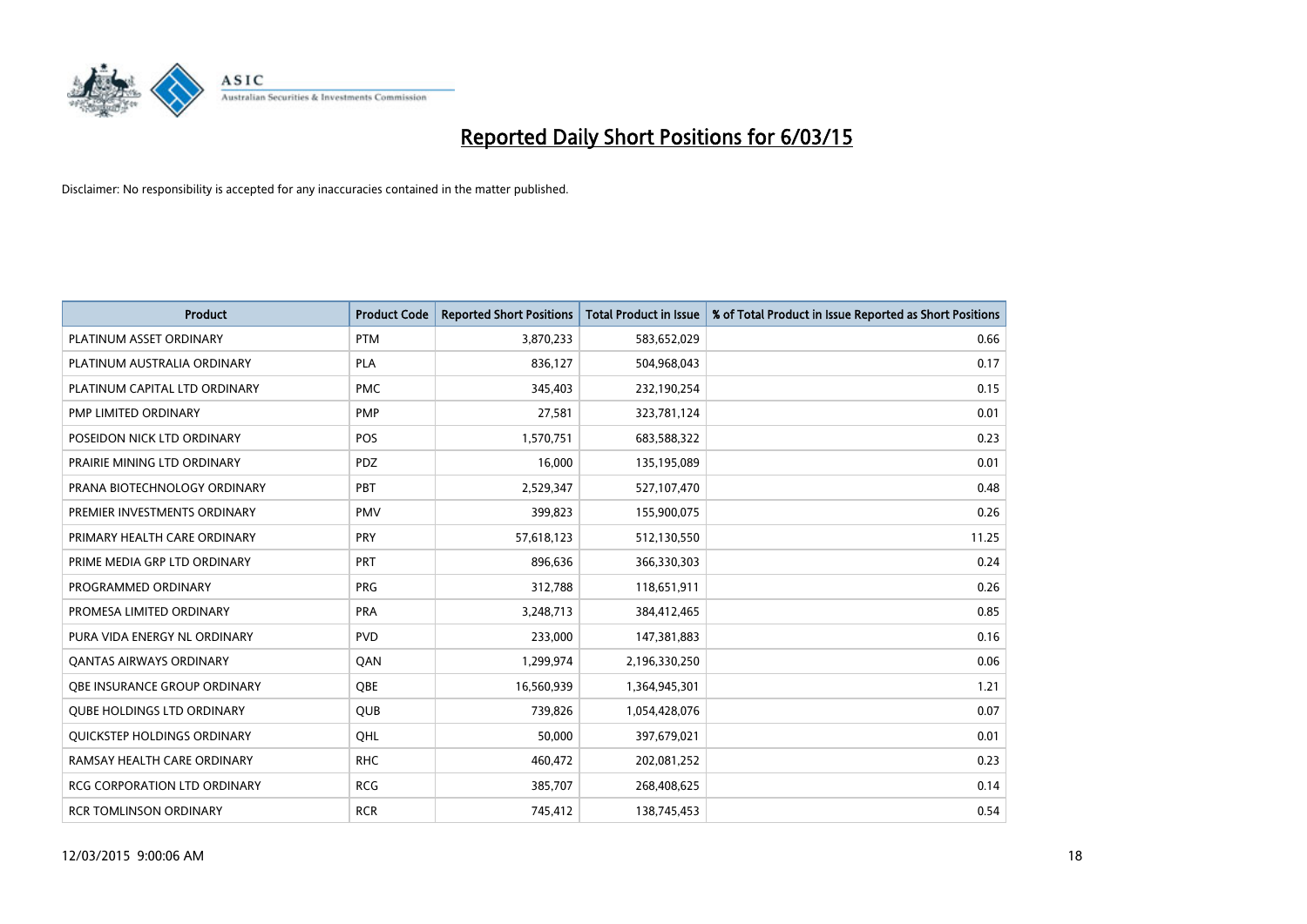

| <b>Product</b>                      | <b>Product Code</b> | <b>Reported Short Positions</b> | <b>Total Product in Issue</b> | % of Total Product in Issue Reported as Short Positions |
|-------------------------------------|---------------------|---------------------------------|-------------------------------|---------------------------------------------------------|
| <b>REA GROUP ORDINARY</b>           | <b>REA</b>          | 1,807,654                       | 131,714,699                   | 1.37                                                    |
| RECALL HOLDINGS LTD ORDINARY        | <b>REC</b>          | 409,058                         | 313,674,711                   | 0.13                                                    |
| <b>RECKON LIMITED ORDINARY</b>      | <b>RKN</b>          | 1,410,741                       | 112,084,762                   | 1.26                                                    |
| <b>RED 5 LIMITED ORDINARY</b>       | <b>RED</b>          | 174,739                         | 759,451,008                   | 0.02                                                    |
| <b>RED FORK ENERGY ORDINARY</b>     | <b>RFE</b>          | 112,160                         | 501,051,719                   | 0.02                                                    |
| REDBANK ENERGY LTD ORDINARY         | <b>AEJ</b>          | 13                              | 786,287                       | 0.00                                                    |
| REGIONAL EXPRESS ORDINARY           | <b>REX</b>          | 31,017                          | 110,154,375                   | 0.03                                                    |
| REGIS HEALTHCARE LTD ORDINARY       | <b>REG</b>          | 227,295                         | 300, 345, 797                 | 0.08                                                    |
| <b>REGIS RESOURCES ORDINARY</b>     | <b>RRL</b>          | 31,881,120                      | 499,781,595                   | 6.38                                                    |
| RESMED INC CDI 10:1                 | <b>RMD</b>          | 4,179,278                       | 1,403,838,170                 | 0.30                                                    |
| RESOLUTE MINING ORDINARY            | <b>RSG</b>          | 5,751,864                       | 641,189,223                   | 0.90                                                    |
| <b>RESOURCE GENERATION ORDINARY</b> | <b>RES</b>          | $\mathbf{1}$                    | 581,380,338                   | 0.00                                                    |
| RETAIL FOOD GROUP ORDINARY          | <b>RFG</b>          | 4,603,837                       | 160,321,903                   | 2.87                                                    |
| REX MINERALS LIMITED ORDINARY       | <b>RXM</b>          | 818,031                         | 220,519,784                   | 0.37                                                    |
| <b>RIDLEY CORPORATION ORDINARY</b>  | <b>RIC</b>          | 43,651                          | 307,817,071                   | 0.01                                                    |
| RIO TINTO LIMITED ORDINARY          | <b>RIO</b>          | 5,563,785                       | 435,758,720                   | 1.28                                                    |
| ROC OIL COMPANY ORDINARY            | <b>ROC</b>          | 359,692                         | 687,618,400                   | 0.05                                                    |
| ROX RESOURCES ORDINARY              | <b>RXL</b>          | 5,523,255                       | 849,673,095                   | 0.65                                                    |
| ROYAL WOLF HOLDINGS ORDINARY        | <b>RWH</b>          | 181,790                         | 100,387,052                   | 0.18                                                    |
| SAI GLOBAL LIMITED ORDINARY         | SAI                 | 619,880                         | 211,761,727                   | 0.29                                                    |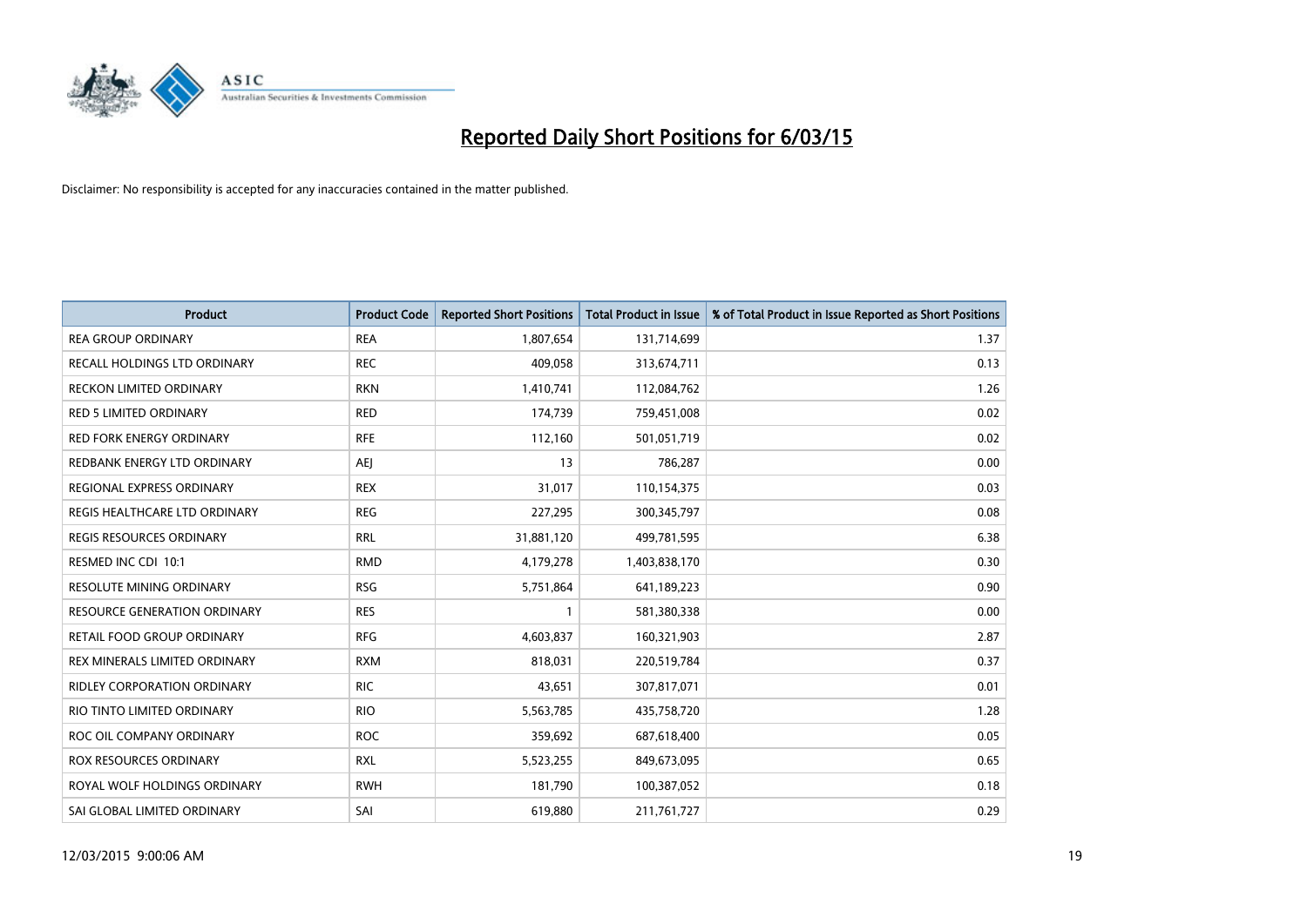

| <b>Product</b>                        | <b>Product Code</b> | <b>Reported Short Positions</b> | <b>Total Product in Issue</b> | % of Total Product in Issue Reported as Short Positions |
|---------------------------------------|---------------------|---------------------------------|-------------------------------|---------------------------------------------------------|
| SALMAT LIMITED ORDINARY               | <b>SLM</b>          | 10,907                          | 159,812,799                   | 0.01                                                    |
| SAMSON OIL & GAS LTD ORDINARY         | SSN                 | 2,913,820                       | 2,837,782,022                 | 0.10                                                    |
| SANDFIRE RESOURCES ORDINARY           | <b>SFR</b>          | 3,659,397                       | 156,428,011                   | 2.34                                                    |
| SANTOS LTD ORDINARY                   | <b>STO</b>          | 32,374,339                      | 982,404,167                   | 3.30                                                    |
| SARACEN MINERAL ORDINARY              | <b>SAR</b>          | 1,855,020                       | 792,784,738                   | 0.23                                                    |
| SCA PROPERTY GROUP STAPLED SECURITIES | <b>SCP</b>          | 16,340,633                      | 650,839,582                   | 2.51                                                    |
| <b>SCENTRE GRP STAPLED</b>            | <b>SCG</b>          | 12,632,283                      | 5,324,296,678                 | 0.24                                                    |
| SEDGMAN LIMITED ORDINARY              | SDM                 | 1,128,550                       | 227,059,277                   | 0.50                                                    |
| SEEK LIMITED ORDINARY                 | <b>SEK</b>          | 12,260,263                      | 342,629,192                   | 3.58                                                    |
| SELECT HARVESTS ORDINARY              | <b>SHV</b>          | 1,136,169                       | 70,940,874                    | 1.60                                                    |
| SENEX ENERGY LIMITED ORDINARY         | <b>SXY</b>          | 101,906,315                     | 1,149,657,377                 | 8.86                                                    |
| SEVEN GROUP HOLDINGS ORDINARY         | <b>SVW</b>          | 8,231,794                       | 296,260,281                   | 2.78                                                    |
| SEVEN WEST MEDIA LTD ORDINARY         | <b>SWM</b>          | 43,814,671                      | 999,160,872                   | 4.39                                                    |
| SG FLEET GROUP LTD ORDINARY           | SGF                 | 298,008                         | 242,691,826                   | 0.12                                                    |
| SHINE CORPORATE ORDINARY              | SHJ                 | 17,558                          | 172,400,081                   | 0.01                                                    |
| SIGMA PHARMACEUTICAL ORDINARY         | <b>SIP</b>          | 22,607,494                      | 1,093,424,867                 | 2.07                                                    |
| SILEX SYSTEMS ORDINARY                | <b>SLX</b>          | 6,990,276                       | 170,467,339                   | 4.10                                                    |
| SILVER CHEF LIMITED ORDINARY          | SIV                 | 10,529                          | 29,640,865                    | 0.04                                                    |
| SILVER LAKE RESOURCE ORDINARY         | <b>SLR</b>          | 20,283,587                      | 503,233,971                   | 4.03                                                    |
| SIMONDS GRP LTD ORDINARY              | <b>SIO</b>          | 656,557                         | 151,412,268                   | 0.43                                                    |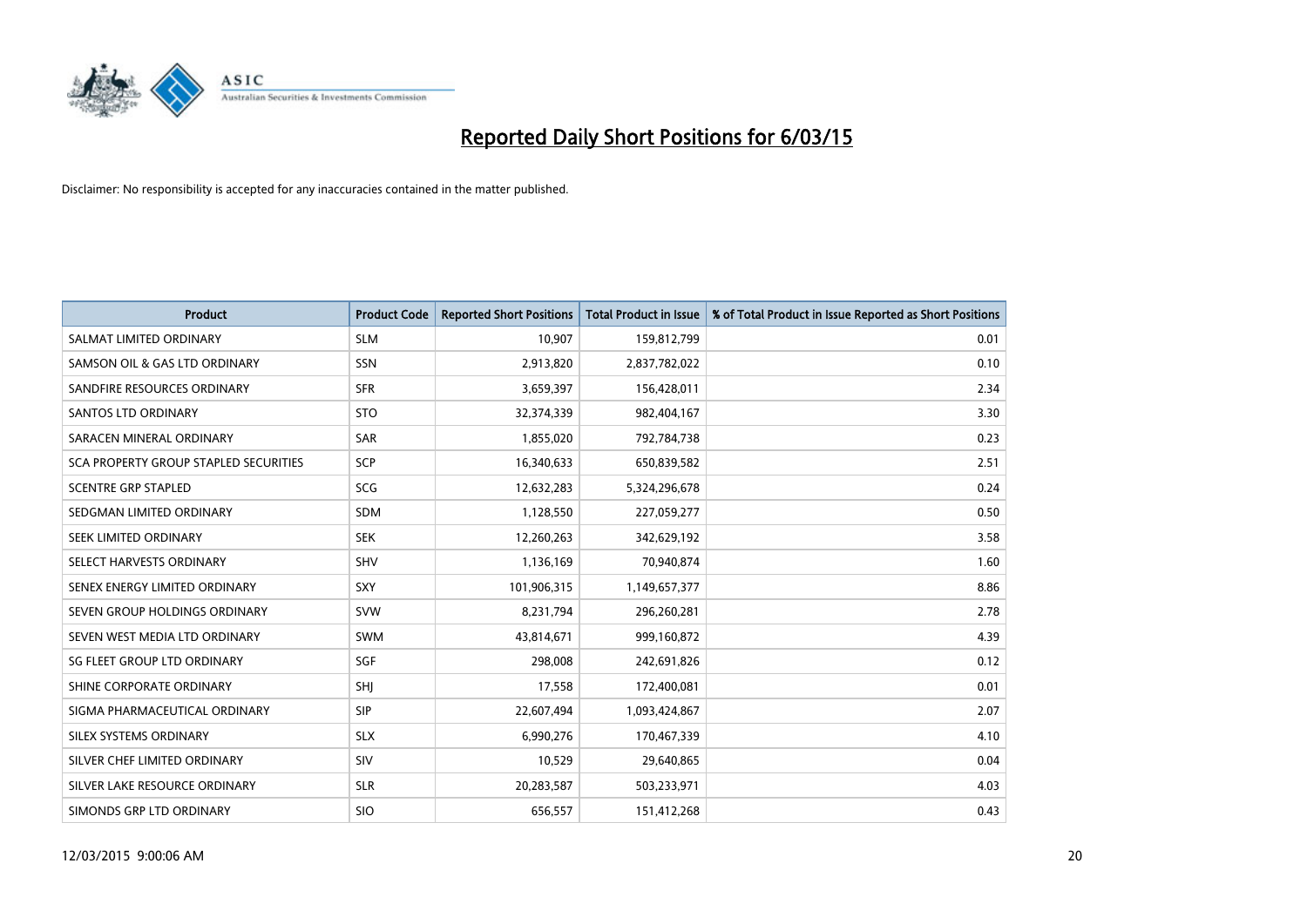

| <b>Product</b>                           | <b>Product Code</b> | <b>Reported Short Positions</b> | <b>Total Product in Issue</b> | % of Total Product in Issue Reported as Short Positions |
|------------------------------------------|---------------------|---------------------------------|-------------------------------|---------------------------------------------------------|
| SIMS METAL MGMT LTD ORDINARY             | SGM                 | 17,680,992                      | 204,755,878                   | 8.64                                                    |
| SINGAPORE TELECOMM. CHESS DEPOSITARY INT | <b>SGT</b>          | 4,914,686                       | 130,397,705                   | 3.77                                                    |
| SINO GAS ENERGY ORDINARY                 | <b>SEH</b>          | 11,219,235                      | 1,544,247,358                 | 0.73                                                    |
| SIRIUS RESOURCES NL ORDINARY             | <b>SIR</b>          | 18,033,500                      | 341,638,269                   | 5.28                                                    |
| SIRTEX MEDICAL ORDINARY                  | <b>SRX</b>          | 56,550                          | 56,530,231                    | 0.10                                                    |
| SKILLED GROUP LTD ORDINARY               | <b>SKE</b>          | 4,165,126                       | 235,898,291                   | 1.77                                                    |
| SKY NETWORK ORDINARY                     | <b>SKT</b>          | 288,235                         | 389,139,785                   | 0.07                                                    |
| SKYCITY ENT GRP LTD ORDINARY             | <b>SKC</b>          | 10,397,986                      | 587,472,741                   | 1.77                                                    |
| <b>SLATER &amp; GORDON ORDINARY</b>      | SGH                 | 4,759,934                       | 208,695,621                   | 2.28                                                    |
| SMS MANAGEMENT, ORDINARY                 | <b>SMX</b>          | 1,255,598                       | 69,318,017                    | 1.81                                                    |
| SONIC HEALTHCARE ORDINARY                | <b>SHL</b>          | 4,058,558                       | 401,401,556                   | 1.01                                                    |
| SOUL PATTINSON (W.H) ORDINARY            | SOL                 | 27,238                          | 239,395,320                   | 0.01                                                    |
| SPARK INFRASTRUCTURE STAPLED US PROHIBT. | SKI                 | 39,280,384                      | 1,466,360,128                 | 2.68                                                    |
| SPARK NEW ZEALAND ORDINARY               | <b>SPK</b>          | 7,513,565                       | 1,834,775,347                 | 0.41                                                    |
| SPDR 200 FUND ETF UNITS                  | STW                 | 37,734                          | 47,705,598                    | 0.08                                                    |
| SPECIALTY FASHION ORDINARY               | <b>SFH</b>          | 31,994                          | 192,236,121                   | 0.02                                                    |
| SPOTLESS GRP HLD LTD ORDINARY            | <b>SPO</b>          | 35,689,875                      | 1,098,290,178                 | 3.25                                                    |
| ST BARBARA LIMITED ORDINARY              | <b>SBM</b>          | 7,599,485                       | 495,102,525                   | 1.53                                                    |
| STARPHARMA HOLDINGS ORDINARY             | SPL                 | 9,061,137                       | 319,138,501                   | 2.84                                                    |
| STEADFAST GROUP LTD ORDINARY             | <b>SDF</b>          | 13,258,378                      | 649,387,789                   | 2.04                                                    |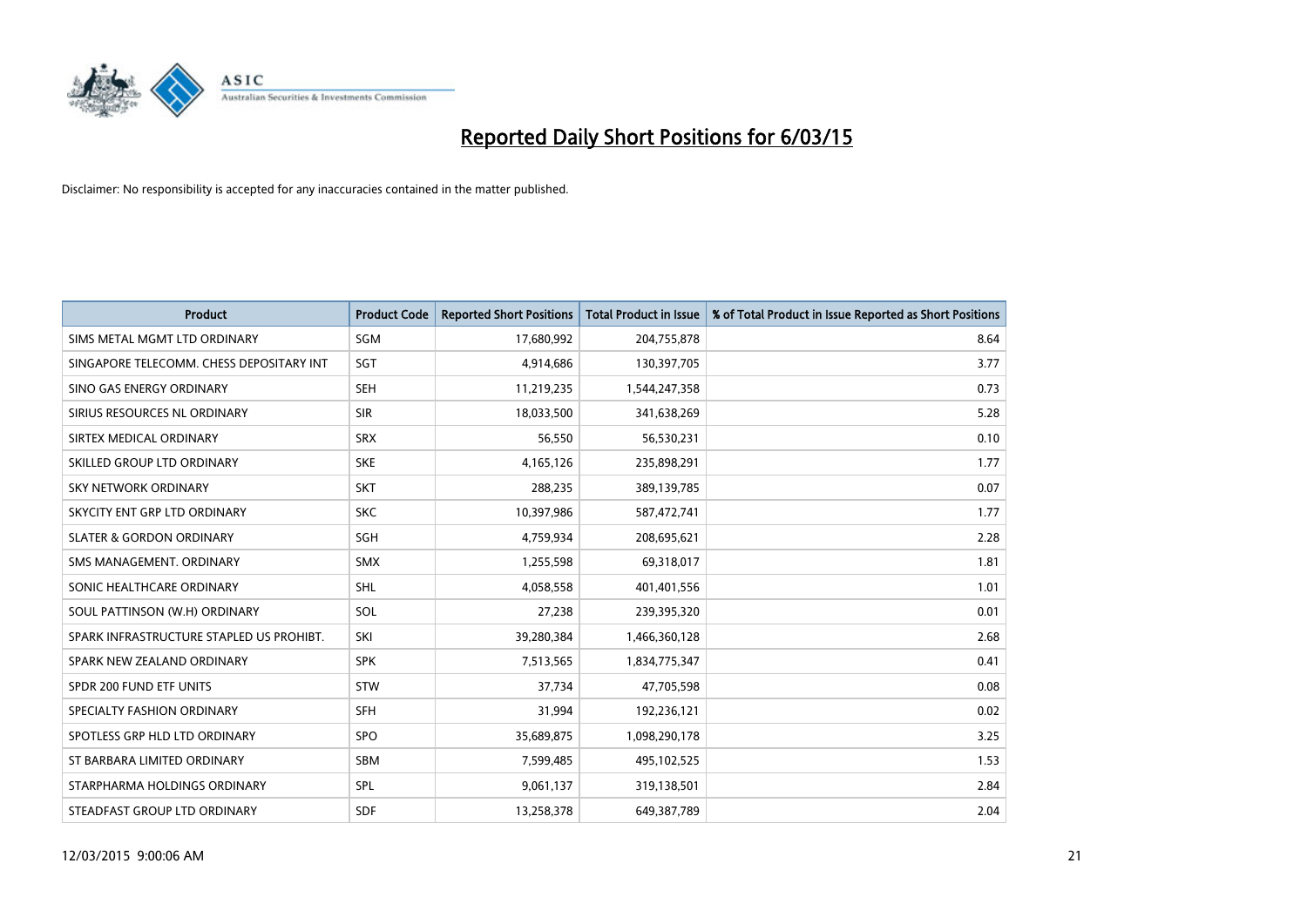

| <b>Product</b>                   | <b>Product Code</b> | <b>Reported Short Positions</b> | <b>Total Product in Issue</b> | % of Total Product in Issue Reported as Short Positions |
|----------------------------------|---------------------|---------------------------------|-------------------------------|---------------------------------------------------------|
| STHN CROSS MEDIA ORDINARY        | <b>SXL</b>          | 26,013,670                      | 732,319,622                   | 3.55                                                    |
| STOCKLAND UNITS/ORD STAPLED      | SGP                 | 5,396,008                       | 2,361,717,862                 | 0.23                                                    |
| STRAITS RES LTD. ORDINARY        | SRQ                 | 20,212                          | 1,217,730,293                 | 0.00                                                    |
| STW COMMUNICATIONS ORDINARY      | SGN                 | 12,843,874                      | 409,699,000                   | 3.13                                                    |
| SUNCORP GROUP LTD ORDINARY       | <b>SUN</b>          | 6,107,634                       | 1,286,600,980                 | 0.47                                                    |
| SUNDANCE ENERGY ORDINARY         | <b>SEA</b>          | 5,287,517                       | 549,351,227                   | 0.96                                                    |
| SUNDANCE RESOURCES ORDINARY      | <b>SDL</b>          | 91,157,787                      | 3,110,250,938                 | 2.93                                                    |
| SUNLAND GROUP LTD ORDINARY       | <b>SDG</b>          | 123,606                         | 181,710,087                   | 0.07                                                    |
| SUPER RET REP LTD ORDINARY       | SUL                 | 13,975,413                      | 197,030,571                   | 7.09                                                    |
| SURFSTITCH GROUP LTD ORDINARY    | <b>SRF</b>          | 89,001                          | 214,101,735                   | 0.04                                                    |
| SWICK MINING ORDINARY            | <b>SWK</b>          | 65,000                          | 217,643,703                   | 0.03                                                    |
| SYD AIRPORT STAPLED US PROHIBIT. | <b>SYD</b>          | 21,463,007                      | 2,216,216,041                 | 0.97                                                    |
| SYRAH RESOURCES ORDINARY         | <b>SYR</b>          | 6,219,124                       | 164,210,076                   | 3.79                                                    |
| TABCORP HOLDINGS LTD ORDINARY    | <b>TAH</b>          | 9,671,300                       | 804, 161, 461                 | 1.20                                                    |
| TALISMAN MINING ORDINARY         | <b>TLM</b>          | $\mathbf{1}$                    | 131,538,627                   | 0.00                                                    |
| TAP OIL LIMITED ORDINARY         | <b>TAP</b>          | 199,706                         | 243,186,639                   | 0.08                                                    |
| TASSAL GROUP LIMITED ORDINARY    | <b>TGR</b>          | 156,912                         | 146,897,115                   | 0.11                                                    |
| TATTS GROUP LTD ORDINARY         | <b>TTS</b>          | 15,150,943                      | 1,445,759,948                 | 1.05                                                    |
| <b>TECHNOLOGY ONE ORDINARY</b>   | <b>TNE</b>          | 2,496,090                       | 309,209,455                   | 0.81                                                    |
| TELSTRA CORPORATION, ORDINARY    | <b>TLS</b>          | 27,715,438                      | 12,225,655,836                | 0.23                                                    |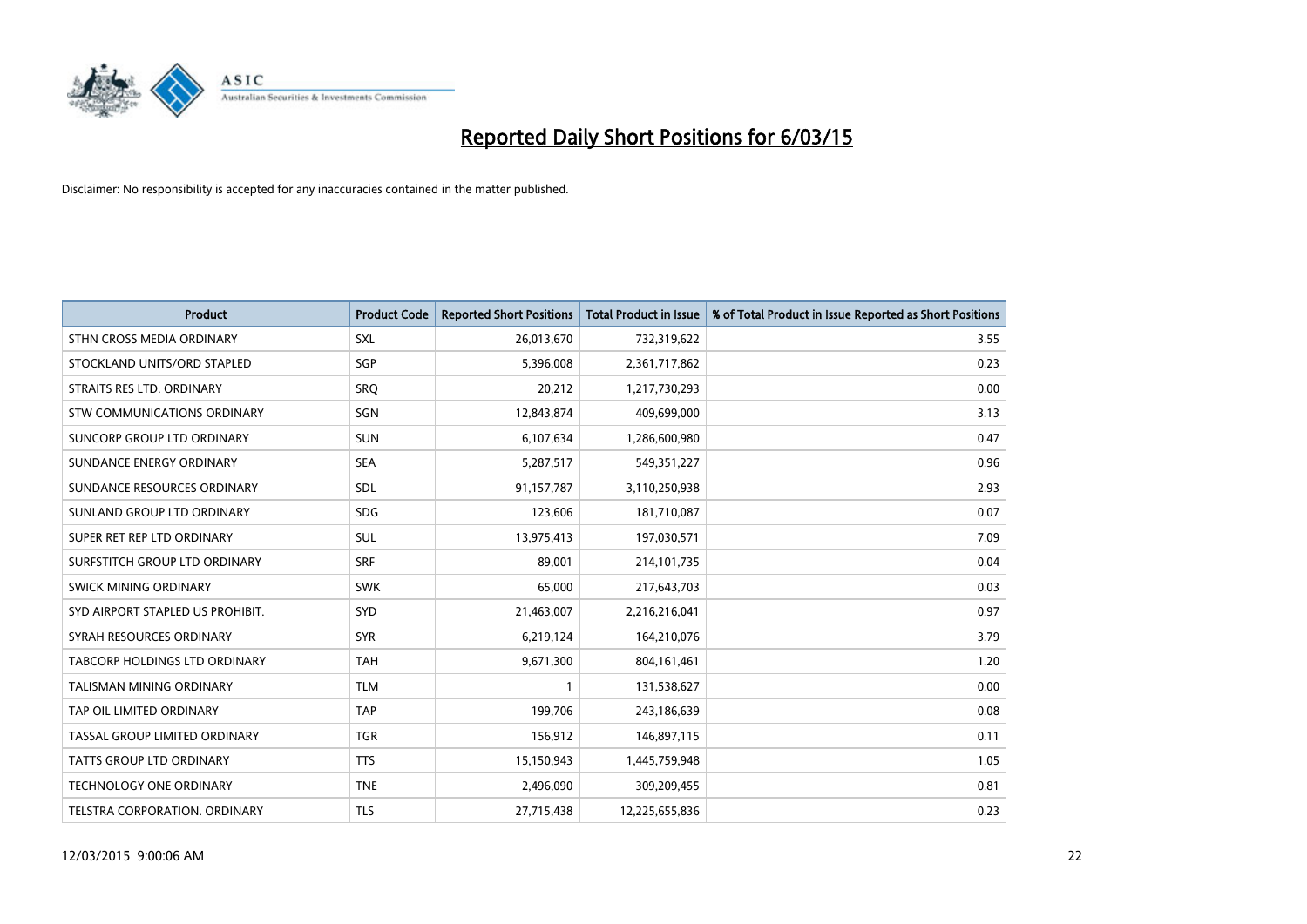

| <b>Product</b>                       | <b>Product Code</b> | <b>Reported Short Positions</b> | <b>Total Product in Issue</b> | % of Total Product in Issue Reported as Short Positions |
|--------------------------------------|---------------------|---------------------------------|-------------------------------|---------------------------------------------------------|
| TEN NETWORK HOLDINGS ORDINARY        | <b>TEN</b>          | 137,319,867                     | 2,630,984,596                 | 5.22                                                    |
| TERANGA GOLD CORP CDI 1:1            | <b>TGZ</b>          | 1,374                           | 71,141,662                    | 0.00                                                    |
| TFS CORPORATION LTD ORDINARY         | <b>TFC</b>          | 14,957,129                      | 326,983,445                   | 4.57                                                    |
| THE REJECT SHOP ORDINARY             | <b>TRS</b>          | 1,534,836                       | 28,844,648                    | 5.32                                                    |
| THINK CHILDCARE EDU ORDINARY         | <b>TNK</b>          | 500,000                         | 39,600,000                    | 1.26                                                    |
| THORN GROUP LIMITED ORDINARY         | <b>TGA</b>          | 22,207                          | 151,337,839                   | 0.01                                                    |
| TIGER RESOURCES ORDINARY             | <b>TGS</b>          | 7,249,619                       | 1,143,541,406                 | 0.63                                                    |
| TOLL HOLDINGS LTD ORDINARY           | <b>TOL</b>          | 2,926,543                       | 717,437,878                   | 0.41                                                    |
| TORO ENERGY LIMITED ORDINARY         | <b>TOE</b>          | 1                               | 1,903,769,581                 | 0.00                                                    |
| <b>TOWER LIMITED ORDINARY</b>        | <b>TWR</b>          | 793                             | 178,145,130                   | 0.00                                                    |
| TOX FREE SOLUTIONS ORDINARY          | <b>TOX</b>          | 478,530                         | 133,752,359                   | 0.36                                                    |
| TPG TELECOM LIMITED ORDINARY         | <b>TPM</b>          | 15,190,221                      | 793,808,141                   | 1.91                                                    |
| <b>TRADE ME GROUP ORDINARY</b>       | <b>TME</b>          | 4,225,604                       | 396,830,595                   | 1.06                                                    |
| <b>TRANSFIELD SERVICES ORDINARY</b>  | <b>TSE</b>          | 5,197,783                       | 512,457,716                   | 1.01                                                    |
| TRANSPACIFIC INDUST, ORDINARY        | <b>TPI</b>          | 85,629,129                      | 1,579,699,505                 | 5.42                                                    |
| TRANSURBAN GROUP TRIPLE STAPLED SEC. | <b>TCL</b>          | 9,287,200                       | 1,914,461,916                 | 0.49                                                    |
| TREASURY GROUP ORDINARY              | <b>TRG</b>          | 121,571                         | 27,604,144                    | 0.44                                                    |
| TREASURY WINE ESTATE ORDINARY        | <b>TWE</b>          | 12,199,983                      | 651,261,403                   | 1.87                                                    |
| TROY RESOURCES LTD ORDINARY          | <b>TRY</b>          | 4,550,601                       | 195,265,161                   | 2.33                                                    |
| <b>UGL LIMITED ORDINARY</b>          | UGL                 | 18,916,090                      | 166,511,240                   | 11.36                                                   |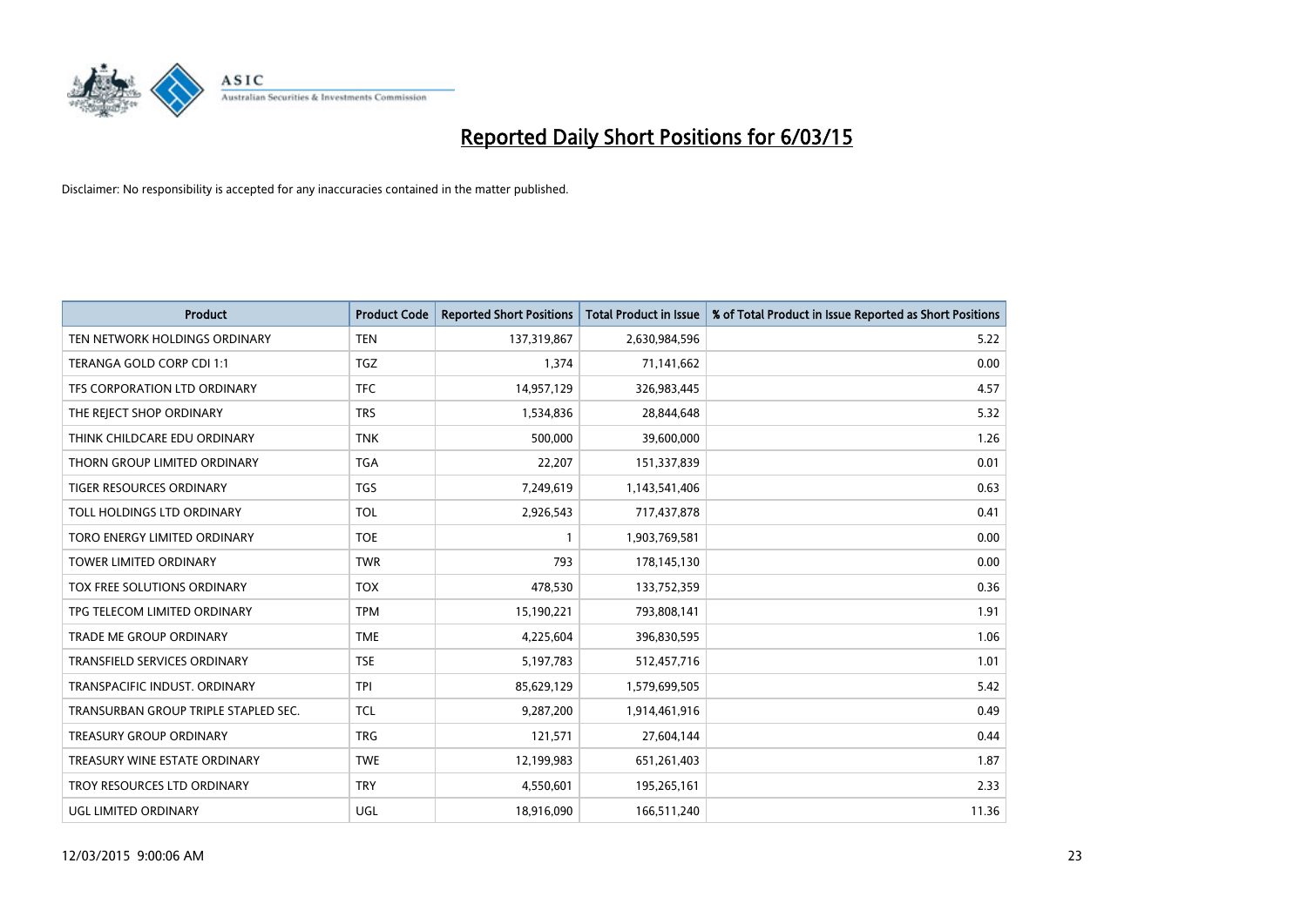

| <b>Product</b>                       | <b>Product Code</b> | <b>Reported Short Positions</b> | <b>Total Product in Issue</b> | % of Total Product in Issue Reported as Short Positions |
|--------------------------------------|---------------------|---------------------------------|-------------------------------|---------------------------------------------------------|
| UNILIFE CORPORATION CDI 6:1          | <b>UNS</b>          | 120,000                         | 267,390,162                   | 0.04                                                    |
| UNITY MINING LTD ORDINARY            | <b>UML</b>          | 320,000                         | 1,140,312,866                 | 0.03                                                    |
| UXC LIMITED ORDINARY                 | <b>UXC</b>          | 1,106,874                       | 331,590,518                   | 0.33                                                    |
| <b>VEDA GROUP LTD ORDINARY</b>       | <b>VED</b>          | 10,655,742                      | 842,055,406                   | 1.27                                                    |
| <b>VILLAGE ROADSHOW LTD ORDINARY</b> | <b>VRL</b>          | 2,155,749                       | 159,515,151                   | 1.35                                                    |
| <b>VIRGIN AUS HLDG LTD ORDINARY</b>  | <b>VAH</b>          | 32,541,477                      | 3,524,912,131                 | 0.92                                                    |
| <b>VIRTUS HEALTH LTD ORDINARY</b>    | <b>VRT</b>          | 4,825,932                       | 79,935,938                    | 6.04                                                    |
| <b>VISION EYE INSTITUTE ORDINARY</b> | <b>VEI</b>          | 1,592,888                       | 179,085,861                   | 0.89                                                    |
| VOCATION LTD ORDINARY                | <b>VET</b>          | 6,907,405                       | 230,000,000                   | 3.00                                                    |
| <b>VOCUS COMMS LTD ORDINARY</b>      | <b>VOC</b>          | 5,557,893                       | 105,441,949                   | 5.27                                                    |
| WAM CAPITAL LIMITED ORDINARY         | <b>WAM</b>          | 220                             | 345,405,201                   | 0.00                                                    |
| WARRNAMBOOL CHEESE ORDINARY          | <b>WCB</b>          | 19                              | 56,098,797                    | 0.00                                                    |
| <b>WATPAC LIMITED ORDINARY</b>       | <b>WTP</b>          | 4,251,551                       | 189,258,397                   | 2.25                                                    |
| <b>WDS LIMITED ORDINARY</b>          | <b>WDS</b>          | 58,864                          | 144,740,614                   | 0.04                                                    |
| WEBIET LIMITED ORDINARY              | <b>WEB</b>          | 1,252,913                       | 80,397,959                    | 1.56                                                    |
| <b>WESFARMERS LIMITED ORDINARY</b>   | <b>WES</b>          | 8,204,692                       | 1,123,752,517                 | 0.73                                                    |
| <b>WESTERN AREAS LTD ORDINARY</b>    | <b>WSA</b>          | 2,854,060                       | 232,580,131                   | 1.23                                                    |
| WESTERN DESERT RES. ORDINARY         | <b>WDR</b>          | 2,490,070                       | 620,049,919                   | 0.40                                                    |
| WESTERN DESERT RES. RIGHTS 31-MAR-14 | <b>WDRR</b>         | 17,835                          | 120,009,662                   | 0.01                                                    |
| <b>WESTFIELD CORP STAPLED</b>        | <b>WFD</b>          | 5,303,841                       | 2,078,089,686                 | 0.26                                                    |